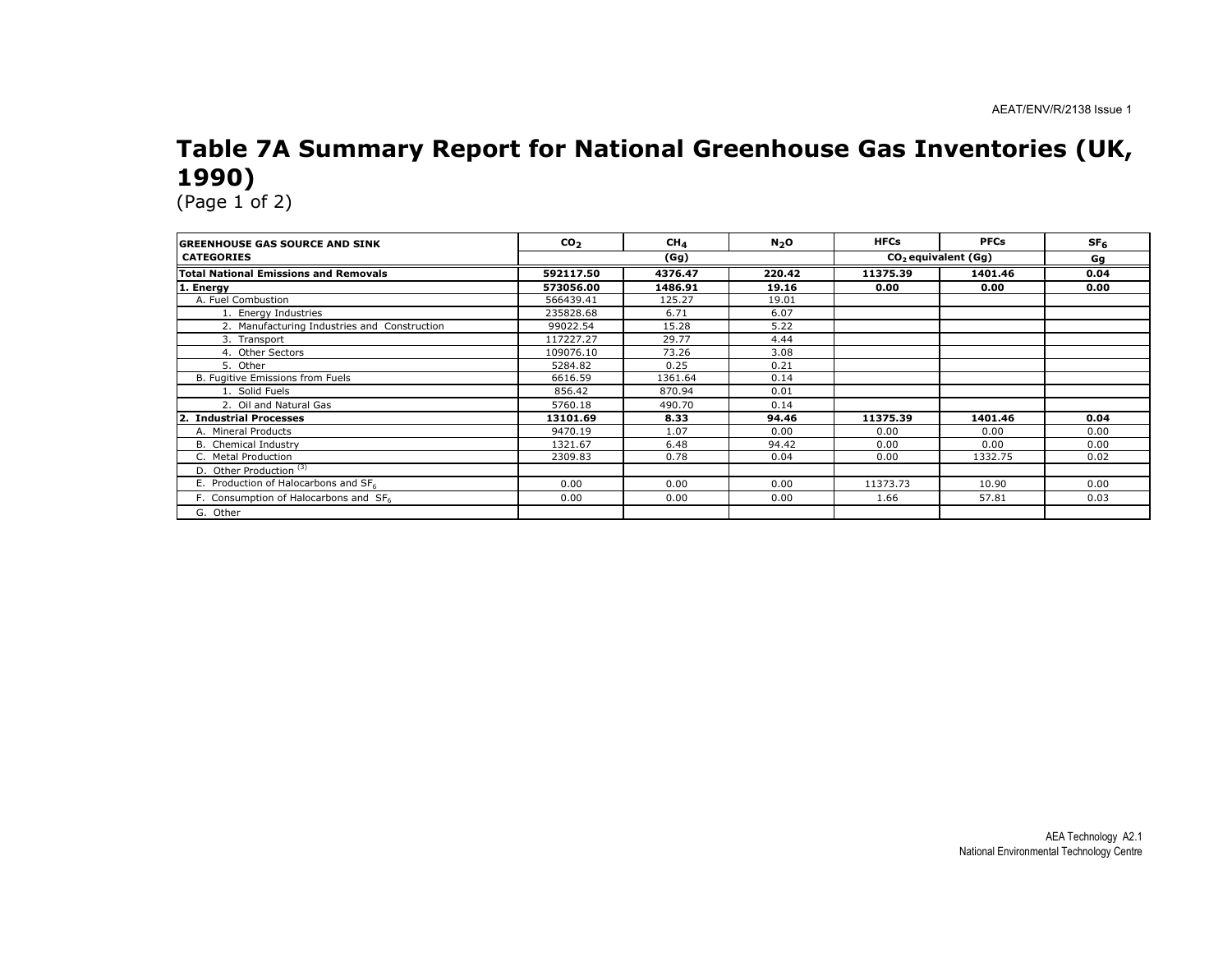# Table 7A Summary Report for National Greenhouse Gas Inventories (UK, 1990)

| <b>GREENHOUSE GAS SOURCE AND SINK</b>     | CO <sub>2</sub> | CH <sub>4</sub> | N <sub>2</sub> O | <b>HFCs</b> | <b>PFCs</b>                     | $SF_{6}$ |
|-------------------------------------------|-----------------|-----------------|------------------|-------------|---------------------------------|----------|
| <b>CATEGORIES</b>                         |                 | (Gg)            |                  |             | CO <sub>2</sub> equivalent (Gg) |          |
| 3. Solvent and Other Product Use          | 0.00            | 0.00            | 0.00             | 0.00        | 0.00                            | 0.00     |
| 4. Agriculture                            | 0.00            | 1022.82         | 103.32           | 0.00        | 0.00                            | 0.00     |
| A. Enteric Fermentation                   |                 | 870.95          | 0.00             |             |                                 |          |
| B. Manure Management                      |                 | 139.20          | 4.98             |             |                                 |          |
| C. Rice Cultivation                       |                 | <b>NO</b>       | <b>NO</b>        |             |                                 |          |
| D. Agricultural Soils                     |                 | 0.00            | 98.09            |             |                                 |          |
| E. Prescribed Burning of Savannas         |                 | <b>NO</b>       | <b>NO</b>        |             |                                 |          |
| F. Field Burning of Agricultural Residues |                 | 12.67           | 0.25             |             |                                 |          |
| G. Other                                  |                 | <b>NO</b>       | <b>NO</b>        |             |                                 |          |
| <b>Land-Use Change and Forestry</b><br>5. | 2915.43         | 0.66            | 0.00             | 0.00        | 0.00                            | 0.00     |
| A. Forest Land                            | $-12202.57$     |                 |                  |             |                                 |          |
| B. Cropland                               | 15841.67        |                 |                  |             |                                 |          |
| C. Grassland                              | $-6192.80$      | 0.15            | 0.00             |             |                                 |          |
| D. Wetlands                               | 0.00            |                 |                  |             |                                 |          |
| E. Settlements                            | 6925.01         | 0.51            | 0.00             |             |                                 |          |
| F. Other land                             | 0.00            |                 |                  |             |                                 |          |
| G. Other activities                       | $-1455.88$      |                 |                  |             |                                 |          |
| 6. Waste                                  | 1200.68         | 1857.75         | 3.48             | 0.00        | 0.00                            | 0.00     |
| A. Solid Waste Disposal on Land           | 0.00            | 1817.88         | 0.00             |             |                                 |          |
| B. Wastewater Handling                    | 0.00            | 33.52           | 3.33             |             |                                 |          |
| C. Waste Incineration                     | 1200.68         | 6.35            | 0.15             |             |                                 |          |
| D. Other                                  |                 |                 |                  |             |                                 |          |
| 7. Other (please specify)                 | 1843.69         | 0.00            | 0.00             |             |                                 |          |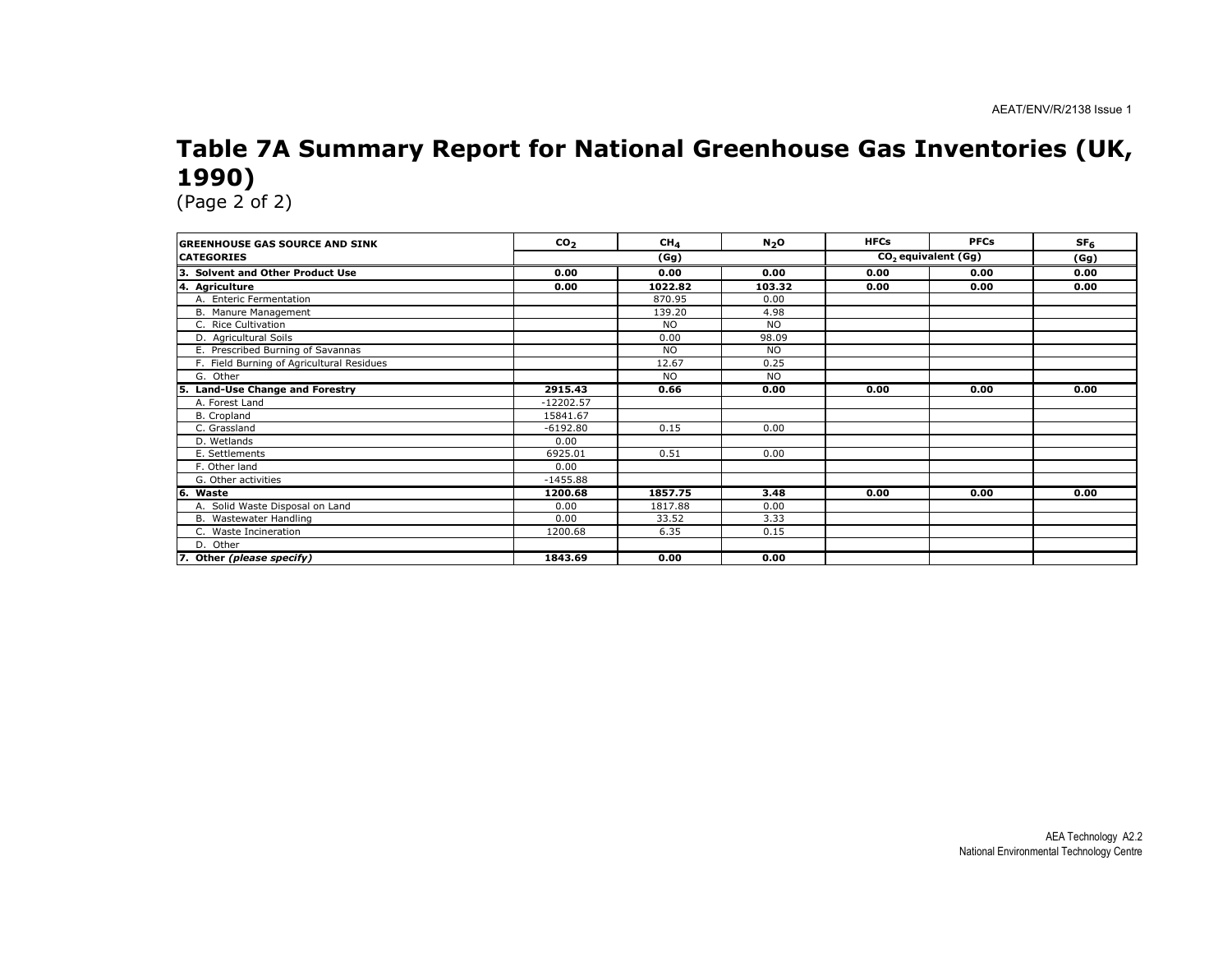# Table 7A Summary Report for National Greenhouse Gas Inventories (UK, 1995)

| <b>IGREENHOUSE GAS SOURCE AND SINK</b>       | CO <sub>2</sub> | CH <sub>4</sub> | N <sub>2</sub> O | <b>HFCs</b> | <b>PFCs</b>                     | SF <sub>6</sub> |
|----------------------------------------------|-----------------|-----------------|------------------|-------------|---------------------------------|-----------------|
| <b>CATEGORIES</b>                            |                 | (Gg)            |                  |             | CO <sub>2</sub> equivalent (Gq) |                 |
| <b>Total National Emissions and Removals</b> | 549659.11       | 3804.32         | 183.90           | 15490.85    | 470.67                          | 0.05            |
| 1. Energy                                    | 533876.90       | 1149.03         | 20.77            | 0.00        | 0.00                            | 0.00            |
| A. Fuel Combustion                           | 525237.98       | 87.12           | 20.58            |             |                                 |                 |
| 1. Energy Industries                         | 198775.56       | 5.50            | 4.62             |             |                                 |                 |
| 2. Manufacturing Industries and Construction | 92664.54        | 15.21           | 4.80             |             |                                 |                 |
| 3. Transport                                 | 118242.78       | 23.14           | 8.28             |             |                                 |                 |
| 4. Other Sectors                             | 111668.93       | 43.08           | 2.72             |             |                                 |                 |
| 5. Other                                     | 3886.18         | 0.19            | 0.16             |             |                                 |                 |
| B. Fugitive Emissions from Fuels             | 8638.92         | 1061.90         | 0.20             |             |                                 |                 |
| 1. Solid Fuels                               | 225.84          | 599.65          | 0.00             |             |                                 |                 |
| 2. Oil and Natural Gas                       | 8413.09         | 462.26          | 0.20             |             |                                 |                 |
| $\mathbf{2}$<br><b>Industrial Processes</b>  | 11890.13        | 6.69            | 61.30            | 15490.85    | 470.67                          | 0.05            |
| A. Mineral Products                          | 8598.79         | 0.73            | 0.00             | 0.00        | 0.00                            | 0.00            |
| B. Chemical Industry                         | 1352.71         | 5.26            | 61.27            | 0.00        | 0.00                            | 0.00            |
| C. Metal Production                          | 1938.64         | 0.70            | 0.03             | 0.00        | 286.29                          | 0.02            |
| D. Other Production <sup>(3)</sup>           |                 |                 |                  |             |                                 |                 |
| E. Production of Halocarbons and SF6         | 0.00            | 0.00            | 0.00             | 13980.68    | 70.79                           | 0.00            |
| F. Consumption of Halocarbons and SF6        | 0.00            | 0.00            | 0.00             | 1510.18     | 113.60                          | 0.03            |
| G. Other                                     |                 |                 |                  |             |                                 |                 |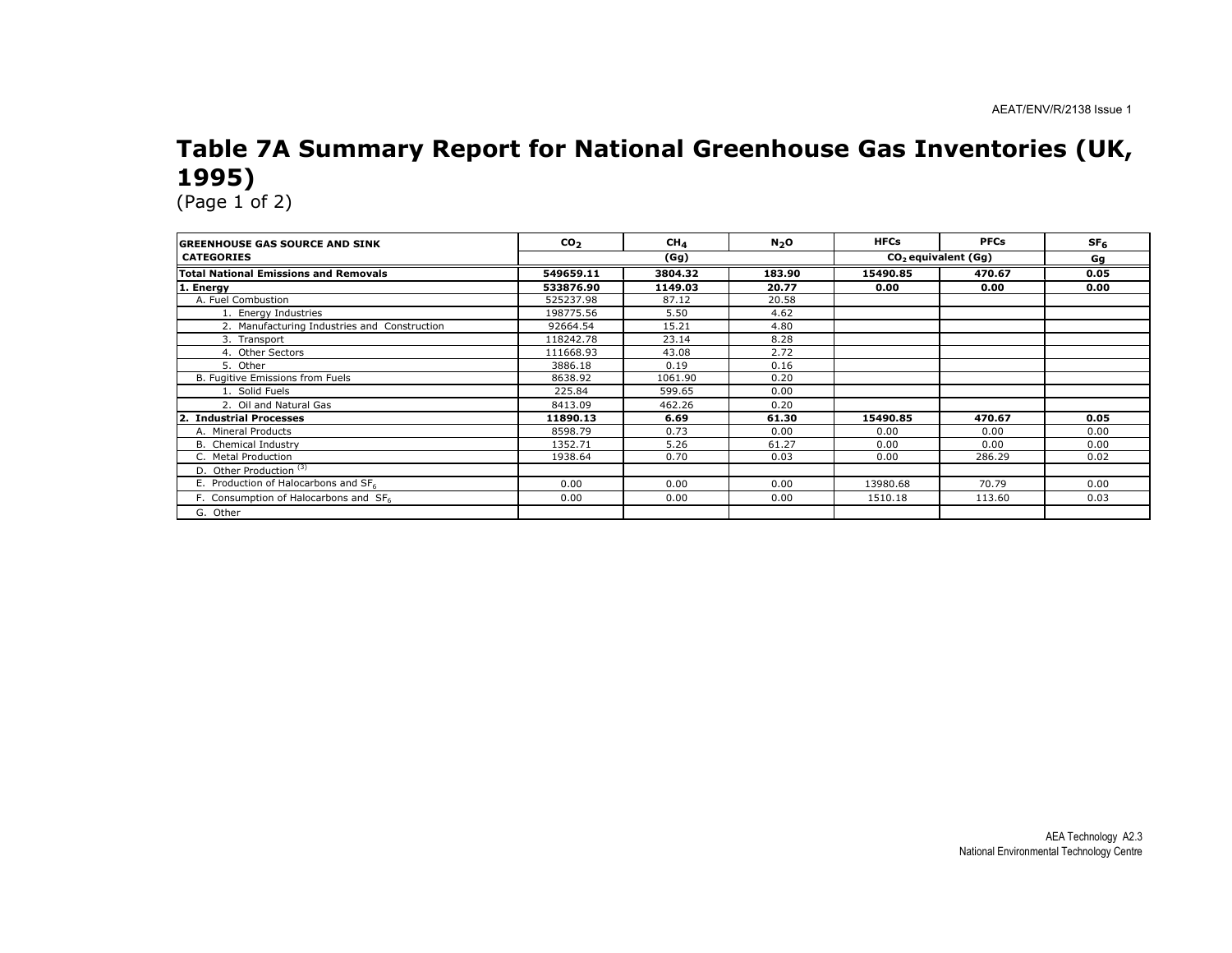# Table 7A Summary Report for National Greenhouse Gas Inventories (UK, 1995)

| <b>IGREENHOUSE GAS SOURCE AND SINK</b>    | CO <sub>2</sub> | CH <sub>4</sub> | N <sub>2</sub> O | <b>HFCs</b> | <b>PFCs</b>                     | SF <sub>6</sub> |
|-------------------------------------------|-----------------|-----------------|------------------|-------------|---------------------------------|-----------------|
| <b>ICATEGORIES</b>                        | (Gg)            |                 |                  |             | CO <sub>2</sub> equivalent (Gg) |                 |
| <b>Solvent and Other Product Use</b>      | 0.00            | 0.00            | 0.00             | 0.00        | 0.00                            | 0.00            |
| 4. Agriculture                            | 0.00            | 994.16          | 98.34            | 0.00        | 0.00                            | 0.00            |
| A. Enteric Fermentation                   |                 | 857.91          | 0.00             |             |                                 |                 |
| B. Manure Management                      |                 | 136.25          | 4.90             |             |                                 |                 |
| C. Rice Cultivation                       |                 | <b>NO</b>       | <b>NO</b>        |             |                                 |                 |
| D. Agricultural Soils                     |                 | 0.00            | 93.44            |             |                                 |                 |
| E. Prescribed Burning of Savannas         |                 | <b>NO</b>       | <b>NO</b>        |             |                                 |                 |
| F. Field Burning of Agricultural Residues |                 | 0.00            | 0.00             |             |                                 |                 |
| G. Other                                  |                 | <b>NO</b>       | <b>NO</b>        |             |                                 |                 |
| <b>Land-Use Change and Forestry</b><br>5. | 1033.53         | 0.55            | 0.00             | 0.00        | 0.00                            | 0.00            |
| A. Forest Land                            | $-13948.21$     |                 |                  |             |                                 |                 |
| B. Cropland                               | 15771.11        |                 |                  |             |                                 |                 |
| C. Grassland                              | $-6536.31$      | 0.16            | 0.00             |             |                                 |                 |
| D. Wetlands                               | 0.00            |                 |                  |             |                                 |                 |
| E. Settlements                            | 6646.81         | 0.39            | 0.00             |             |                                 |                 |
| F. Other land                             | 0.00            |                 |                  |             |                                 |                 |
| G. Other activities                       | $-899.87$       |                 |                  |             |                                 |                 |
| 16.<br>Waste                              | 865.20          | 1653.90         | 3.48             | 0.00        | 0.00                            | 0.00            |
| A. Solid Waste Disposal on Land           | 0.00            | 1615.84         | 0.00             |             |                                 |                 |
| B. Wastewater Handling                    | 0.00            | 34.47           | 3.36             |             |                                 |                 |
| C. Waste Incineration                     | 865.20          | 3.59            | 0.12             |             |                                 |                 |
| D. Other                                  |                 |                 |                  |             |                                 |                 |
| 7. Other (please specify)                 | 1993.34         | 0.00            | 0.00             |             |                                 |                 |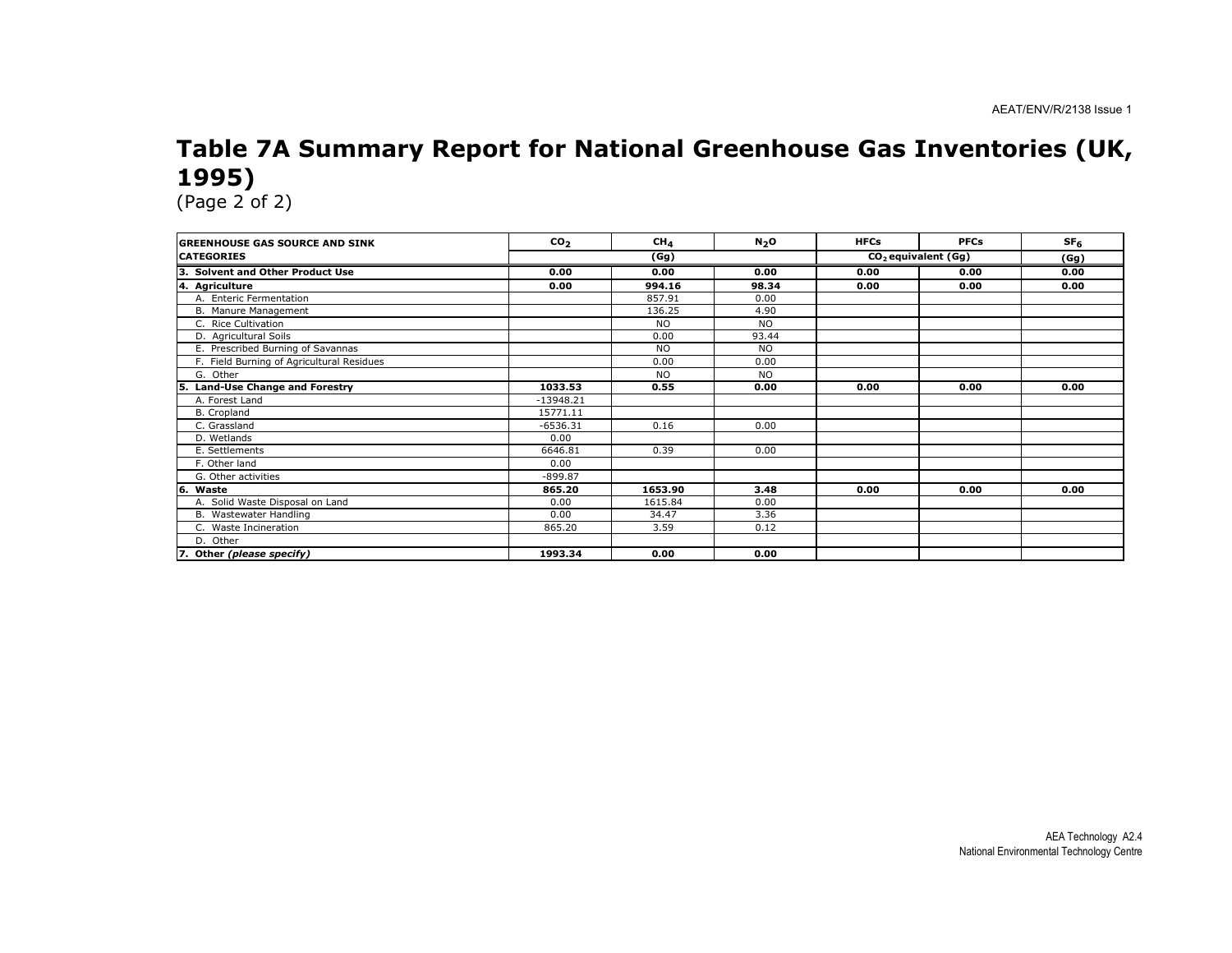## Table 7A Summary Report for National Greenhouse Gas Inventories (UK, 1998)

| <b>GREENHOUSE GAS SOURCE AND SINK</b>             | CO <sub>2</sub> | CH <sub>4</sub> | N <sub>2</sub> O | <b>HFCs</b> | <b>PFCs</b>                     | SF <sub>6</sub> |
|---------------------------------------------------|-----------------|-----------------|------------------|-------------|---------------------------------|-----------------|
| <b>CATEGORIES</b>                                 |                 | (Gg)            |                  |             | CO <sub>2</sub> equivalent (Gq) | Gg              |
| <b>Total National Emissions and Removals</b>      | 550163.11       | 3331.75         | 185.83           | 17267.98    | 420.89                          | 0.05            |
| 1. Energy                                         | 535157.90       | 953.88          | 23.66            | 0.00        | 0.00                            | 0.00            |
| A. Fuel Combustion                                | 528568.07       | 84.73           | 23.47            |             |                                 |                 |
| 1. Energy Industries                              | 190954.03       | 6.11            | 3.95             |             |                                 |                 |
| 2. Manufacturing Industries and Construction      | 93189.26        | 15.99           | 4.61             |             |                                 |                 |
| 3. Transport                                      | 123810.81       | 18.47           | 12.13            |             |                                 |                 |
| 4. Other Sectors                                  | 117419.97       | 43.99           | 2.65             |             |                                 |                 |
| 5. Other                                          | 3194.00         | 0.15            | 0.13             |             |                                 |                 |
| B. Fugitive Emissions from Fuels                  | 6589.83         | 869.15          | 0.18             |             |                                 |                 |
| 1. Solid Fuels                                    | 158.41          | 454.48          | 0.00             |             |                                 |                 |
| 2. Oil and Natural Gas                            | 6431.42         | 414.67          | 0.18             |             |                                 |                 |
| <b>Industrial Processes</b><br>$\mathbf{2}$       | 12524.20        | 4.56            | 59.45            | 17267.98    | 420.89                          | 0.05            |
| A. Mineral Products                               | 9626.40         | 0.71            | 0.00             | 0.00        | 0.00                            | 0.00            |
| B. Chemical Industry                              | 1110.52         | 3.22            | 59.42            | 0.00        | 0.00                            | 0.00            |
| C. Metal Production                               | 1787.28         | 0.63            | 0.03             | 0.00        | 217.11                          | 0.02            |
| D. Other Production <sup>(3)</sup>                |                 |                 |                  |             |                                 |                 |
| E. Production of Halocarbons and SF6              | 0.00            | 0.00            | 0.00             | 12357.47    | 42.51                           | 0.00            |
| F. Consumption of Halocarbons and SF <sub>6</sub> | 0.00            | 0.00            | 0.00             | 4910.51     | 161.27                          | 0.03            |
| G. Other                                          |                 |                 |                  |             |                                 |                 |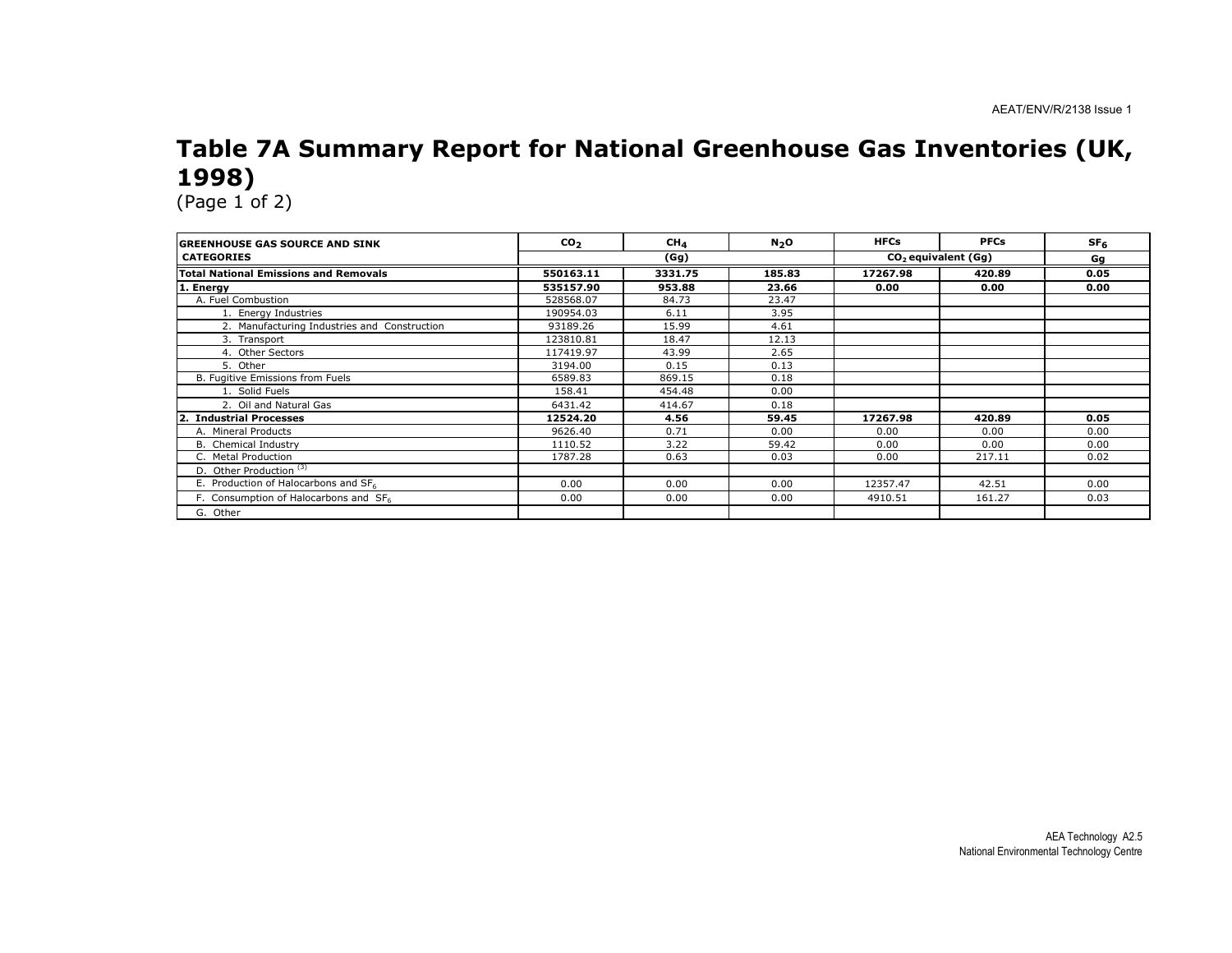## Table 7A Summary Report for National Greenhouse Gas Inventories (UK, 1998)

| <b>GREENHOUSE GAS SOURCE AND SINK</b>     | CO <sub>2</sub> | CH <sub>4</sub> | N <sub>2</sub> O | <b>HFCs</b> | <b>PFCs</b>                     | SF <sub>6</sub> |
|-------------------------------------------|-----------------|-----------------|------------------|-------------|---------------------------------|-----------------|
| <b>CATEGORIES</b>                         |                 | (Gg)            |                  |             | CO <sub>2</sub> equivalent (Gg) |                 |
| 3. Solvent and Other Product Use          | 0.00            | 0.00            | 0.00             | 0.00        | 0.00                            | 0.00            |
| 4. Agriculture                            | 0.00            | 988.60          | 98.75            | 0.00        | 0.00                            | 0.00            |
| A. Enteric Fermentation                   |                 | 851.74          | 0.00             |             |                                 |                 |
| B. Manure Management                      |                 | 136.86          | 4.98             |             |                                 |                 |
| C. Rice Cultivation                       |                 | <b>NO</b>       | <b>NO</b>        |             |                                 |                 |
| D. Agricultural Soils                     |                 | 0.00            | 93.77            |             |                                 |                 |
| E. Prescribed Burning of Savannas         |                 | <b>NO</b>       | <b>NO</b>        |             |                                 |                 |
| F. Field Burning of Agricultural Residues |                 | 0.00            | 0.00             |             |                                 |                 |
| G. Other                                  |                 | <b>NO</b>       | <b>NO</b>        |             |                                 |                 |
| <b>Land-Use Change and Forestry</b><br>5. | $-0.06$         | 0.69            | 0.00             | 0.00        | 0.00                            | 0.00            |
| A. Forest Land                            | $-13406.21$     |                 |                  |             |                                 |                 |
| B. Cropland                               | 15427.30        |                 |                  |             |                                 |                 |
| C. Grassland                              | $-7288.13$      | 0.16            | 0.00             |             |                                 |                 |
| D. Wetlands                               | 0.00            |                 |                  |             |                                 |                 |
| E. Settlements                            | 6572.86         | 0.53            | 0.00             |             |                                 |                 |
| F. Other land                             | 0.00            |                 |                  |             |                                 |                 |
| G. Other activities                       | $-1305.87$      |                 |                  |             |                                 |                 |
| 6. Waste                                  | 498.42          | 1384.02         | 3.97             | 0.00        | 0.00                            | 0.00            |
| A. Solid Waste Disposal on Land           | 0.00            | 1346.58         | 0.00             |             |                                 |                 |
| B. Wastewater Handling                    | 0.00            | 37.29           | 3.82             |             |                                 |                 |
| C. Waste Incineration                     | 498.42          | 0.15            | 0.16             |             |                                 |                 |
| D. Other                                  |                 |                 |                  |             |                                 |                 |
| 7. Other (please specify)                 | 1982.66         | 0.00            | 0.00             |             |                                 |                 |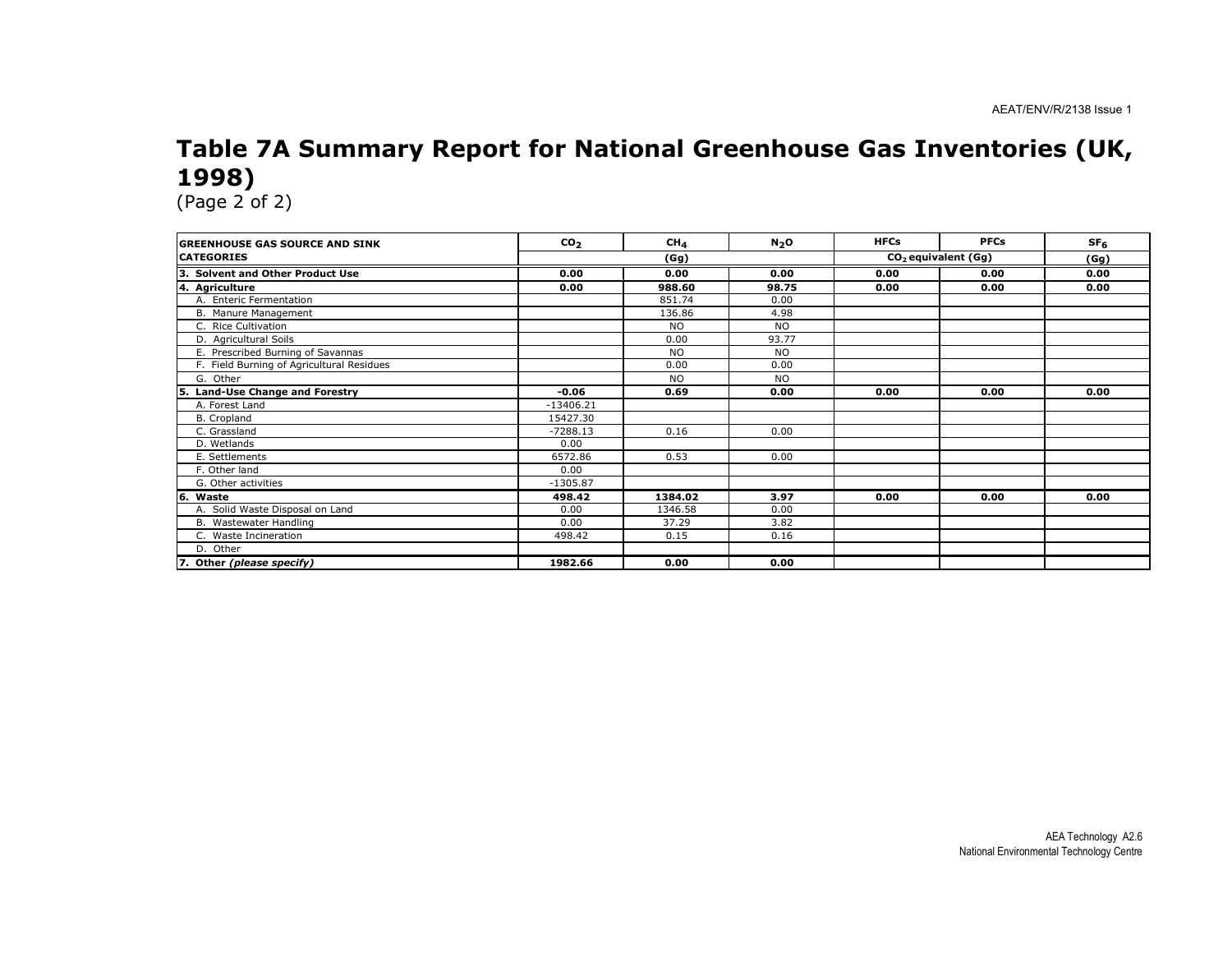# Table 7A Summary Report for National Greenhouse Gas Inventories (UK, 1999)

| <b>IGREENHOUSE GAS SOURCE AND SINK</b>       | CO <sub>2</sub> | CH <sub>4</sub> | N <sub>2</sub> O | <b>HFCs</b> | <b>PFCs</b>                     | SF <sub>6</sub> |
|----------------------------------------------|-----------------|-----------------|------------------|-------------|---------------------------------|-----------------|
| <b>CATEGORIES</b>                            |                 | (Gg)            |                  |             | CO <sub>2</sub> equivalent (Gq) |                 |
| <b>Total National Emissions and Removals</b> | 540814.73       | 3008.15         | 143.30           | 10829.87    | 398.61                          | 0.06            |
| 1. Energy                                    | 526241.70       | 865.84          | 24.46            | 0.00        | 0.00                            | 0.00            |
| A. Fuel Combustion                           | 519977.25       | 86.79           | 24.29            |             |                                 |                 |
| 1. Energy Industries                         | 180531.42       | 7.25            | 3.50             |             |                                 |                 |
| 2. Manufacturing Industries and Construction | 94476.69        | 15.70           | 4.67             |             |                                 |                 |
| 3. Transport                                 | 124674.05       | 16.84           | 13.38            |             |                                 |                 |
| 4. Other Sectors                             | 117145.46       | 46.83           | 2.60             |             |                                 |                 |
| 5. Other                                     | 3149.63         | 0.16            | 0.13             |             |                                 |                 |
| B. Fugitive Emissions from Fuels             | 6264.45         | 779.05          | 0.17             |             |                                 |                 |
| 1. Solid Fuels                               | 112.08          | 380.84          | 0.00             |             |                                 |                 |
| 2. Oil and Natural Gas                       | 6152.37         | 398.21          | 0.17             |             |                                 |                 |
| <b>Industrial Processes</b><br>2.            | 12341.58        | 3.76            | 18.16            | 10829.87    | 398.61                          | 0.06            |
| A. Mineral Products                          | 9137.42         | 0.59            | 0.00             | 0.00        | 0.00                            | 0.00            |
| B. Chemical Industry                         | 1112.92         | 2.44            | 18.13            | 0.00        | 0.00                            | 0.00            |
| C. Metal Production                          | 2091.23         | 0.73            | 0.03             | 0.00        | 190.59                          | 0.03            |
| D. Other Production <sup>(3)</sup>           |                 |                 |                  |             |                                 |                 |
| E. Production of Halocarbons and SF6         | 0.00            | 0.00            | 0.00             | 5381.50     | 19.50                           | 0.00            |
| F. Consumption of Halocarbons and SF6        | 0.00            | 0.00            | 0.00             | 5448.38     | 188.53                          | 0.03            |
| G. Other                                     |                 |                 |                  |             |                                 |                 |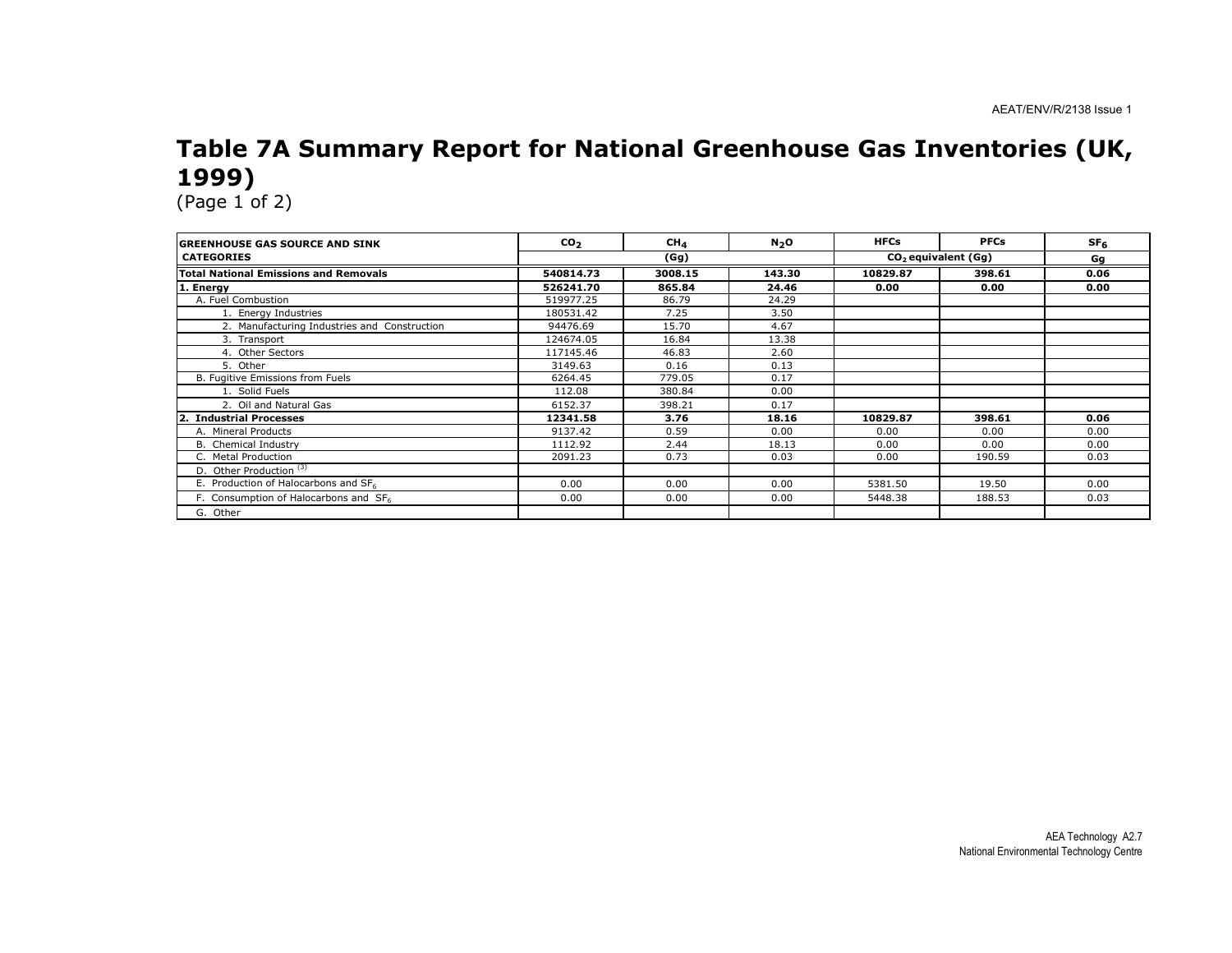# Table 7A Summary Report for National Greenhouse Gas Inventories (UK, 1999)

| <b>GREENHOUSE GAS SOURCE AND SINK</b>     | $\mathbf{co}_2$ | CH <sub>4</sub> | N <sub>2</sub> O | <b>HFCs</b> | <b>PFCs</b>                        | SF <sub>6</sub> |
|-------------------------------------------|-----------------|-----------------|------------------|-------------|------------------------------------|-----------------|
| <b>CATEGORIES</b>                         |                 | (Gg)            |                  |             | $CO2$ equivalent $\overline{(Gg)}$ |                 |
| <b>Solvent and Other Product Use</b>      | 0.00            | 0.00            | 0.00             | 0.00        | 0.00                               | 0.00            |
| Ι4.<br><b>Agriculture</b>                 | 0.00            | 986.10          | 96.71            | 0.00        | 0.00                               | 0.00            |
| A. Enteric Fermentation                   |                 | 851.30          | 0.00             |             |                                    |                 |
| B. Manure Management                      |                 | 134.80          | 4.97             |             |                                    |                 |
| C. Rice Cultivation                       |                 | <b>NO</b>       | <b>NO</b>        |             |                                    |                 |
| D. Agricultural Soils                     |                 | 0.00            | 91.74            |             |                                    |                 |
| E. Prescribed Burning of Savannas         |                 | <b>NO</b>       | <b>NO</b>        |             |                                    |                 |
| F. Field Burning of Agricultural Residues |                 | 0.00            | 0.00             |             |                                    |                 |
| G. Other                                  |                 | <b>NO</b>       | <b>NO</b>        |             |                                    |                 |
| <b>Land-Use Change and Forestry</b>       | $-234.35$       | 0.83            | 0.01             | 0.00        | 0.00                               | 0.00            |
| A. Forest Land                            | $-13504.35$     |                 |                  |             |                                    |                 |
| <b>B.</b> Cropland                        | 15327.95        |                 |                  |             |                                    |                 |
| C. Grassland                              | $-7274.65$      | 0.39            | 0.00             |             |                                    |                 |
| D. Wetlands                               | 0.00            |                 |                  |             |                                    |                 |
| E. Settlements                            | 6484.71         | 0.44            | 0.00             |             |                                    |                 |
| F. Other land                             | 0.00            |                 |                  |             |                                    |                 |
| G. Other activities                       | $-1268.01$      |                 |                  |             |                                    |                 |
| l6.<br>Waste                              | 451.39          | 1151.62         | 3.97             | 0.00        | 0.00                               | 0.00            |
| A. Solid Waste Disposal on Land           | 0.00            | 1115.31         | 0.00             |             |                                    |                 |
| B. Wastewater Handling                    | 0.00            | 36.15           | 3.81             |             |                                    |                 |
| C. Waste Incineration                     | 451.39          | 0.16            | 0.16             |             |                                    |                 |
| D. Other                                  |                 |                 |                  |             |                                    |                 |
| 7. Other (please specify)                 | 2014.41         | 0.00            | 0.00             |             |                                    |                 |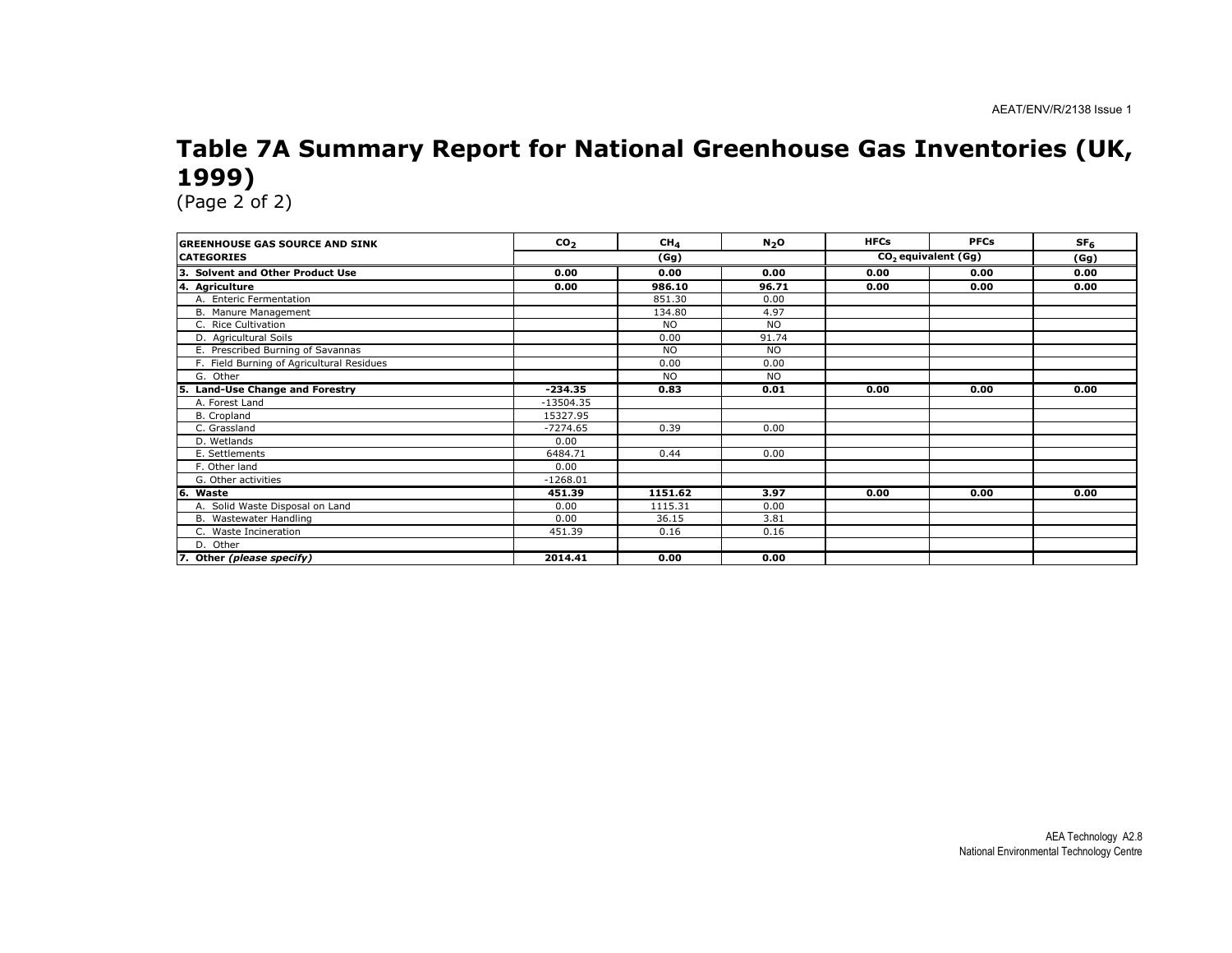## Table 7A Summary Report for National Greenhouse Gas Inventories (UK, 2000)

| <b>GREENHOUSE GAS SOURCE AND SINK</b>        | CO <sub>2</sub> | CH <sub>A</sub> | N <sub>2</sub> O | <b>HFCs</b>                     | <b>PFCs</b> | SF <sub>6</sub> |
|----------------------------------------------|-----------------|-----------------|------------------|---------------------------------|-------------|-----------------|
| <b>CATEGORIES</b>                            |                 | (Gg)            |                  | CO <sub>2</sub> equivalent (Gq) |             | Gg              |
| <b>Total National Emissions and Removals</b> | 546343.00       | 2850.55         | 142.62           | 9081.27                         | 498.20      | 0.08            |
| 1. Energy                                    | 532379.26       | 787.44          | 25.40            | 0.00                            | 0.00        | 0.00            |
| A. Fuel Combustion                           | 526705.55       | 75.27           | 25.23            |                                 |             |                 |
| 1. Energy Industries                         | 191114.64       | 7.88            | 3.91             |                                 |             |                 |
| 2. Manufacturing Industries and Construction | 92075.49        | 15.40           | 4.38             |                                 |             |                 |
| 3. Transport                                 | 123993.74       | 15.04           | 14.36            |                                 |             |                 |
| 4. Other Sectors                             | 116605.37       | 36.81           | 2.46             |                                 |             |                 |
| 5. Other                                     | 2916.31         | 0.15            | 0.12             |                                 |             |                 |
| B. Fugitive Emissions from Fuels             | 5673.72         | 712.17          | 0.16             |                                 |             |                 |
| 1. Solid Fuels                               | 102.36          | 333.42          | 0.00             |                                 |             |                 |
| 2. Oil and Natural Gas                       | 5571.35         | 378.75          | 0.16             |                                 |             |                 |
| <b>Industrial Processes</b>                  | 11938.24        | 3.46            | 20.20            | 9081.27                         | 498.20      | 0.08            |
| A. Mineral Products                          | 8654.63         | 0.59            | 0.00             | 0.00                            | 0.00        | 0.00            |
| B. Chemical Industry                         | 1300.55         | 2.20            | 20.17            | 0.00                            | 0.00        | 0.00            |
| C. Metal Production                          | 1983.07         | 0.68            | 0.03             | 0.00                            | 257.88      | 0.05            |
| D. Other Production <sup>(3)</sup>           |                 |                 |                  |                                 |             |                 |
| E. Production of Halocarbons and SF6         | 0.00            | 0.00            | 0.00             | 2676.52                         | 23.08       | 0.00            |
| F. Consumption of Halocarbons and SF6        | 0.00            | 0.00            | 0.00             | 6404.75                         | 217.24      | 0.03            |
| G. Other                                     |                 |                 |                  |                                 |             |                 |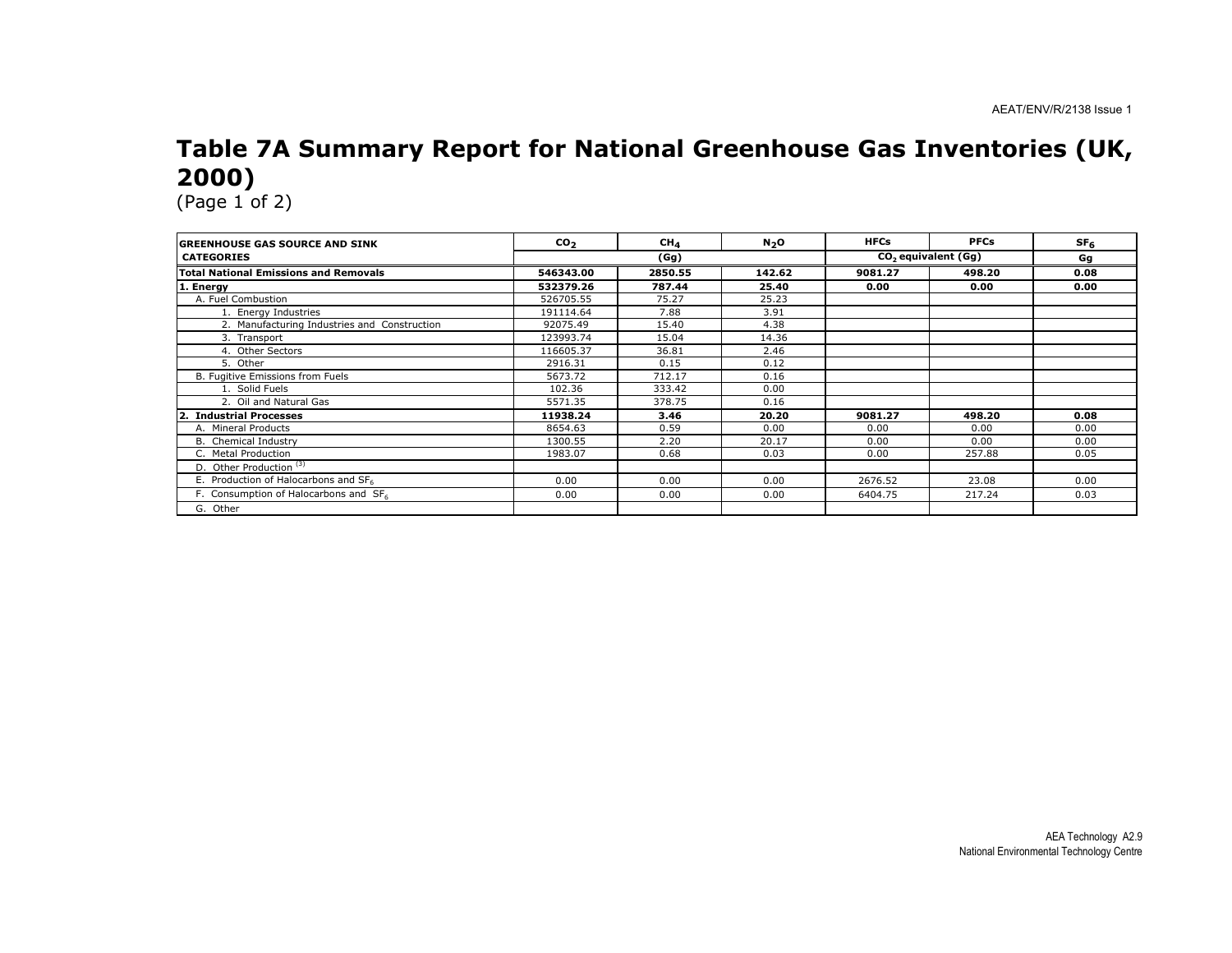## Table 7A Summary Report for National Greenhouse Gas Inventories (UK, 2000)

| <b>GREENHOUSE GAS SOURCE AND SINK</b>      | CO <sub>2</sub> | CH <sub>4</sub> | N <sub>2</sub> O | <b>HFCs</b> | <b>PFCs</b>                     | SF <sub>6</sub> |
|--------------------------------------------|-----------------|-----------------|------------------|-------------|---------------------------------|-----------------|
| <b>CATEGORIES</b>                          |                 | (Gg)            |                  |             | CO <sub>2</sub> equivalent (Gg) |                 |
| З.<br><b>Solvent and Other Product Use</b> | 0.00            | 0.00            | 0.00             | 0.00        | 0.00                            | 0.00            |
| 4. Agriculture                             | 0.00            | 953.04          | 93.06            | 0.00        | 0.00                            | 0.00            |
| A. Enteric Fermentation                    |                 | 823.24          | 0.00             |             |                                 |                 |
| B. Manure Management                       |                 | 129.79          | 4.68             |             |                                 |                 |
| C. Rice Cultivation                        |                 | <b>NO</b>       | <b>NO</b>        |             |                                 |                 |
| D. Agricultural Soils                      |                 | 0.00            | 88.37            |             |                                 |                 |
| E. Prescribed Burning of Savannas          |                 | <b>NO</b>       | <b>NO</b>        |             |                                 |                 |
| F. Field Burning of Agricultural Residues  |                 | 0.00            | 0.00             |             |                                 |                 |
| G. Other                                   |                 | <b>NO</b>       | <b>NO</b>        |             |                                 |                 |
| <b>Land-Use Change and Forestry</b><br>15. | $-440.31$       | 0.93            | 0.01             | 0.00        | 0.00                            | 0.00            |
| A. Forest Land                             | $-13804.83$     |                 |                  |             |                                 |                 |
| B. Cropland                                | 15338.88        |                 |                  |             |                                 |                 |
| C. Grassland                               | $-7426.56$      | 0.59            | 0.00             |             |                                 |                 |
| D. Wetlands                                | 0.00            |                 |                  |             |                                 |                 |
| E. Settlements                             | 6402.29         | 0.34            | 0.00             |             |                                 |                 |
| F. Other land                              | 0.00            |                 |                  |             |                                 |                 |
| G. Other activities                        | $-950.08$       |                 |                  |             |                                 |                 |
| 6.<br>Waste                                | 456.74          | 1105.68         | 3.96             | 0.00        | 0.00                            | 0.00            |
| A. Solid Waste Disposal on Land            | 0.00            | 1068.50         | 0.00             |             |                                 |                 |
| B. Wastewater Handling                     | 0.00            | 37.03           | 3.80             |             |                                 |                 |
| C. Waste Incineration                      | 456.74          | 0.16            | 0.16             |             |                                 |                 |
| D. Other                                   |                 |                 |                  |             |                                 |                 |
| 7. Other (please specify)                  | 2009.06         | 0.00            | 0.00             |             |                                 |                 |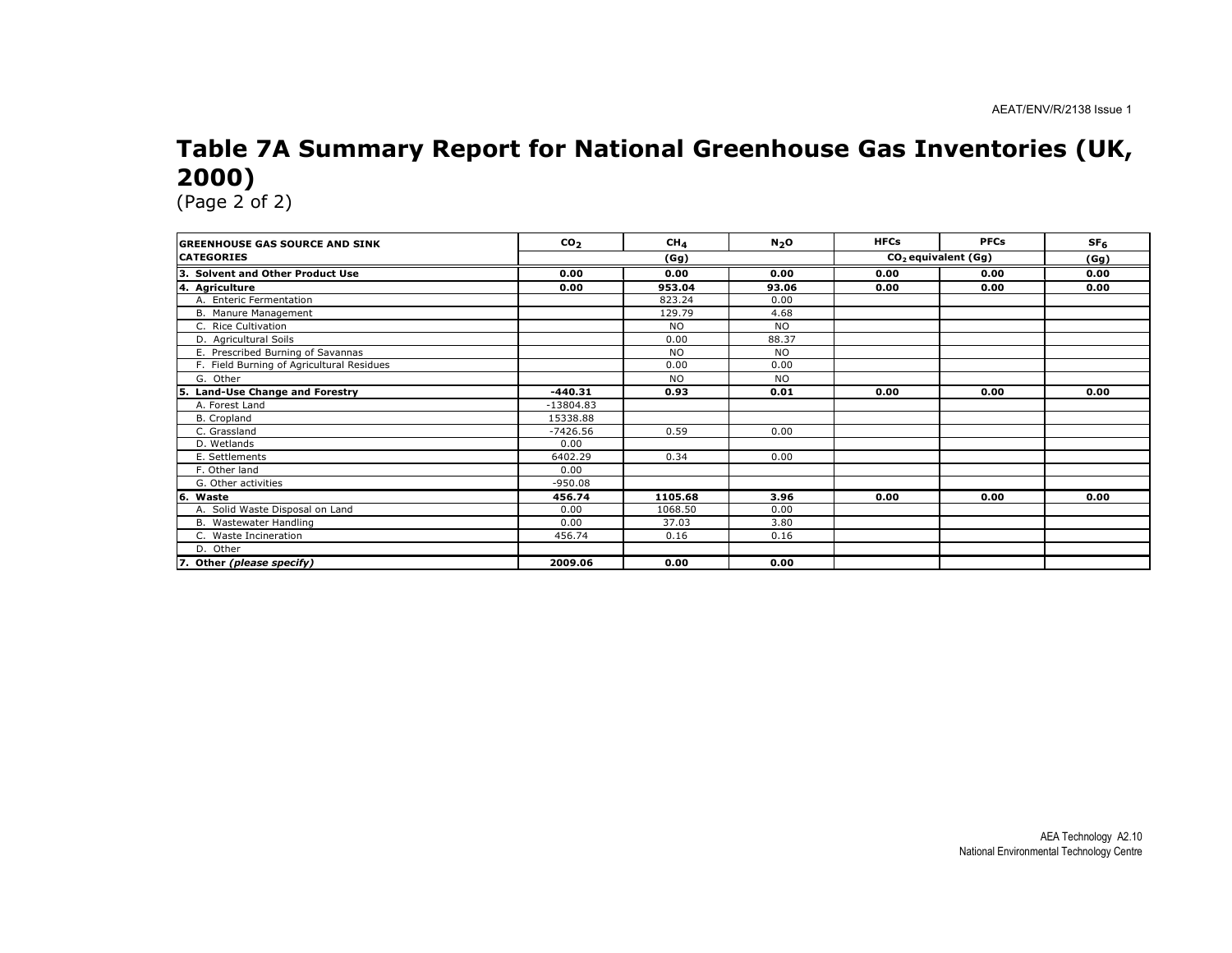# Table 7A Summary Report for National Greenhouse Gas Inventories (UK, 2001)

| <b>GREENHOUSE GAS SOURCE AND SINK</b>        | CO <sub>2</sub> | CH <sub>4</sub> | N <sub>2</sub> O | <b>HFCs</b> | <b>PFCs</b>                     | SF <sub>6</sub> |
|----------------------------------------------|-----------------|-----------------|------------------|-------------|---------------------------------|-----------------|
| <b>CATEGORIES</b>                            |                 | (Gg)            |                  |             | CO <sub>2</sub> equivalent (Gg) |                 |
| <b>Total National Emissions and Removals</b> | 561490.10       | 2585.66         | 135.72           | 9674.38     | 425.30                          | 0.06            |
| 1. Energy                                    | 548865.76       | 759.84          | 26.92            | 0.00        | 0.00                            | 0.00            |
| A. Fuel Combustion                           | 543284.97       | 76.88           | 26.77            |             |                                 |                 |
| 1. Energy Industries                         | 201002.23       | 8.02            | 4.14             |             |                                 |                 |
| 2. Manufacturing Industries and Construction | 95250.81        | 14.35           | 4.71             |             |                                 |                 |
| 3. Transport                                 | 123331.04       | 13.24           | 15.32            |             |                                 |                 |
| 4. Other Sectors                             | 120778.98       | 41.13           | 2.49             |             |                                 |                 |
| 5. Other                                     | 2921.90         | 0.14            | 0.12             |             |                                 |                 |
| B. Fugitive Emissions from Fuels             | 5580.80         | 682.96          | 0.15             |             |                                 |                 |
| 1. Solid Fuels                               | 101.68          | 301.87          | 0.00             |             |                                 |                 |
| 2. Oil and Natural Gas                       | 5479.12         | 381.09          | 0.15             |             |                                 |                 |
| <b>Industrial Processes</b>                  | 10706.32        | 2.87            | 17.40            | 9674.38     | 425.30                          | 0.06            |
| A. Mineral Products                          | 7848.62         | 0.58            | 0.00             | 0.00        | 0.00                            | 0.00            |
| B. Chemical Industry                         | 1373.03         | 1.87            | 17.37            | 0.00        | 0.00                            | 0.00            |
| C. Metal Production                          | 1484.67         | 0.42            | 0.02             | 0.00        | 223.22                          | 0.03            |
| D. Other Production <sup>(3)</sup>           |                 |                 |                  |             |                                 |                 |
| E. Production of Halocarbons and SF6         | 0.00            | 0.00            | 0.00             | 2451.94     | 54.05                           | 0.00            |
| F. Consumption of Halocarbons and SF6        | 0.00            | 0.00            | 0.00             | 7222.43     | 148.03                          | 0.03            |
| G. Other                                     |                 |                 |                  |             |                                 |                 |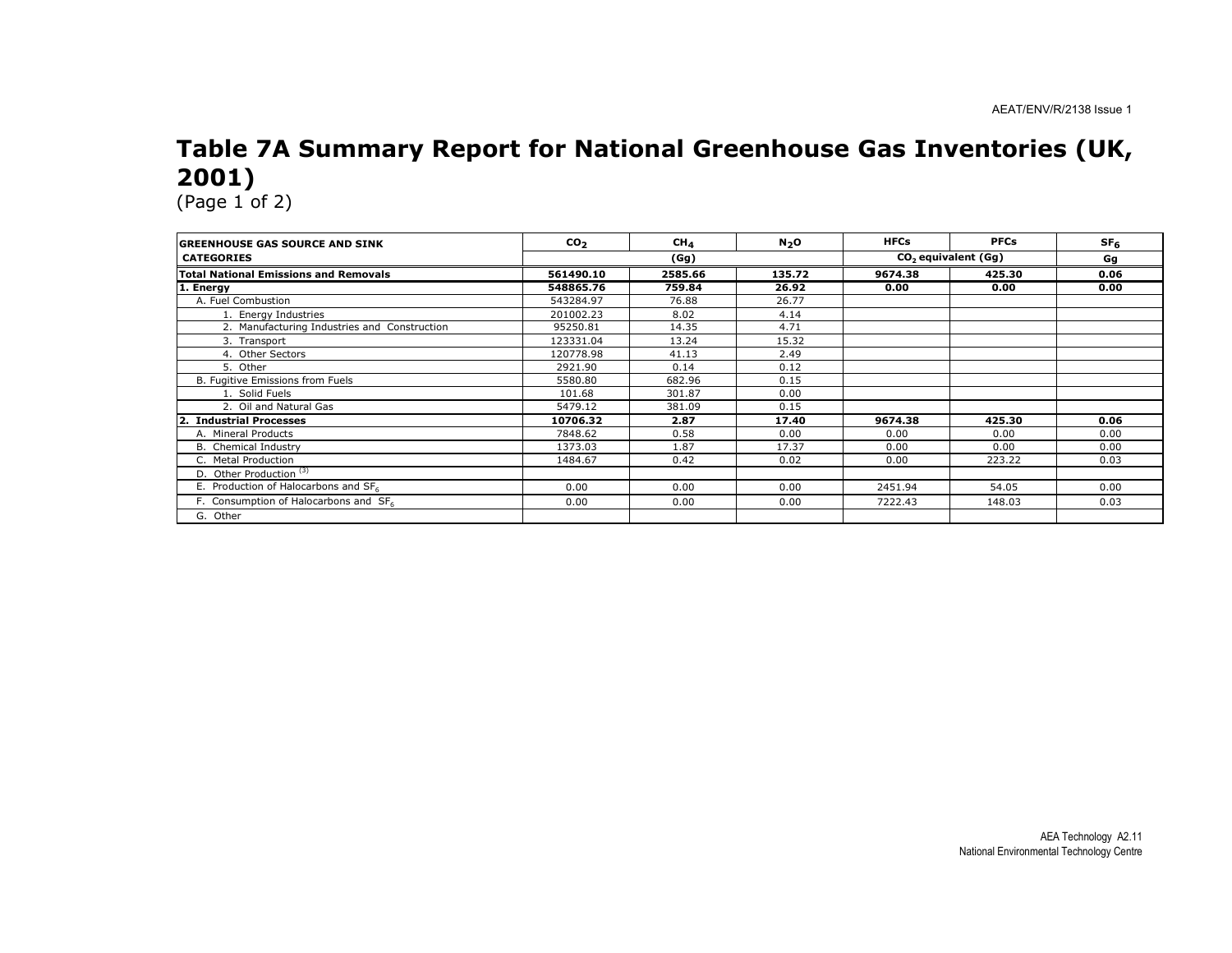# Table 7A Summary Report for National Greenhouse Gas Inventories (UK, 2001)

| <b>GREENHOUSE GAS SOURCE AND SINK</b>     | CO <sub>2</sub> | CH <sub>4</sub> | N <sub>2</sub> O | <b>HFCs</b> | <b>PFCs</b>                     | SF <sub>6</sub> |
|-------------------------------------------|-----------------|-----------------|------------------|-------------|---------------------------------|-----------------|
| <b>CATEGORIES</b>                         | (Gg)            |                 |                  |             | CO <sub>2</sub> equivalent (Gg) | (Gg)            |
| 3. Solvent and Other Product Use          | 0.00            | 0.00            | 0.00             | 0.00        | 0.00                            | 0.00            |
| 4. Agriculture                            | 0.00            | 898.10          | 87.32            | 0.00        | 0.00                            | 0.00            |
| A. Enteric Fermentation                   |                 | 773.14          | 0.00             |             |                                 |                 |
| B. Manure Management                      |                 | 124.96          | 4.50             |             |                                 |                 |
| C. Rice Cultivation                       |                 | <b>NO</b>       | <b>NO</b>        |             |                                 |                 |
| D. Agricultural Soils                     |                 | 0.00            | 82.81            |             |                                 |                 |
| E. Prescribed Burning of Savannas         |                 | <b>NO</b>       | <b>NO</b>        |             |                                 |                 |
| F. Field Burning of Agricultural Residues |                 | 0.00            | 0.00             |             |                                 |                 |
| G. Other                                  |                 | <b>NO</b>       | <b>NO</b>        |             |                                 |                 |
| <b>Land-Use Change and Forestry</b>       | $-596.49$       | 1.11            | 0.01             | 0.00        | 0.00                            | 0.00            |
| A. Forest Land                            | $-14347.95$     |                 |                  |             |                                 |                 |
| B. Cropland                               | 15287.31        |                 |                  |             |                                 |                 |
| C. Grassland                              | $-7448.85$      | 0.77            | 0.01             |             |                                 |                 |
| D. Wetlands                               | 0.00            |                 |                  |             |                                 |                 |
| E. Settlements                            | 6358.24         | 0.33            | 0.00             |             |                                 |                 |
| F. Other land                             | 0.00            |                 |                  |             |                                 |                 |
| G. Other activities                       | $-445.23$       |                 |                  |             |                                 |                 |
| 6. Waste                                  | 489.62          | 923.74          | 4.08             | 0.00        | 0.00                            | 0.00            |
| A. Solid Waste Disposal on Land           | 0.00            | 886.31          | 0.00             |             |                                 |                 |
| B. Wastewater Handling                    | 0.00            | 37.27           | 3.92             |             |                                 |                 |
| C. Waste Incineration                     | 489.62          | 0.16            | 0.16             |             |                                 |                 |
| D. Other                                  |                 |                 |                  |             |                                 |                 |
| 7. Other (please specify)                 | 2024.88         | 0.00            | 0.00             |             |                                 |                 |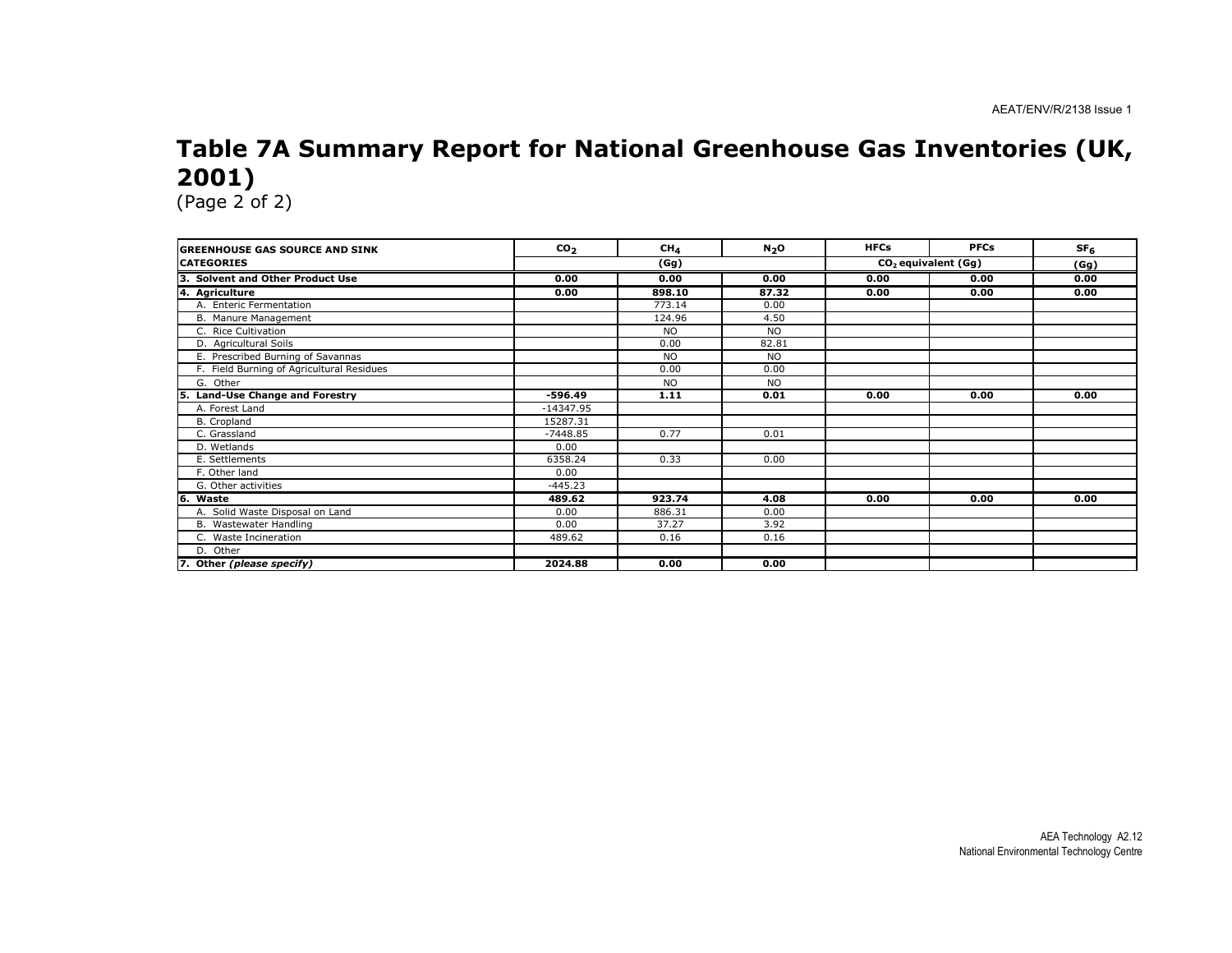# Table 7A Summary Report for National Greenhouse Gas Inventories (UK, 2002)

| <b>GREENHOUSE GAS SOURCE AND SINK</b>        | CO <sub>2</sub> | CH <sub>4</sub> | N <sub>2</sub> O | <b>HFCs</b> | <b>PFCs</b>                     | SF <sub>6</sub> |
|----------------------------------------------|-----------------|-----------------|------------------|-------------|---------------------------------|-----------------|
| <b>CATEGORIES</b>                            |                 | (Gg)            |                  |             | CO <sub>2</sub> equivalent (Gg) | Gg              |
| <b>Total National Emissions and Removals</b> | 544924.46       | 2483.41         | 130.39           | 9893.99     | 322.72                          | 0.06            |
| 1. Energy                                    | 533435.78       | 742.47          | 27.41            | 0.00        | 0.00                            | 0.00            |
| A. Fuel Combustion                           | 527806.04       | 68.92           | 27.27            |             |                                 |                 |
| 1. Energy Industries                         | 199262.73       | 7.25            | 3.99             |             |                                 |                 |
| 2. Manufacturing Industries and Construction | 84710.00        | 13.30           | 4.46             |             |                                 |                 |
| 3. Transport                                 | 125634.90       | 11.74           | 16.30            |             |                                 |                 |
| 4. Other Sectors                             | 115141.78       | 36.49           | 2.39             |             |                                 |                 |
| 5. Other                                     | 3056.63         | 0.14            | 0.12             |             |                                 |                 |
| B. Fugitive Emissions from Fuels             | 5629.74         | 673.55          | 0.15             |             |                                 |                 |
| 1. Solid Fuels                               | 110.85          | 301.96          | 0.00             |             |                                 |                 |
| 2. Oil and Natural Gas                       | 5518.89         | 371.59          | 0.14             |             |                                 |                 |
| <b>Industrial Processes</b>                  | 10060.51        | 2.76            | 9.91             | 9893.99     | 322.72                          | 0.06            |
| A. Mineral Products                          | 7655.09         | 0.59            | 0.00             | 0.00        | 0.00                            | 0.00            |
| B. Chemical Industry                         | 1233.46         | 1.88            | 9.90             | 0.00        | 0.00                            | 0.00            |
| C. Metal Production                          | 1171.96         | 0.29            | 0.02             | 0.00        | 158.48                          | 0.04            |
| D. Other Production (3)                      |                 |                 |                  |             |                                 |                 |
| E. Production of Halocarbons and SF6         | 0.00            | 0.00            | 0.00             | 1989.67     | 57.35                           | 0.00            |
| F. Consumption of Halocarbons and SF6        | 0.00            | 0.00            | 0.00             | 7904.32     | 106.88                          | 0.03            |
| G. Other                                     |                 |                 |                  |             |                                 |                 |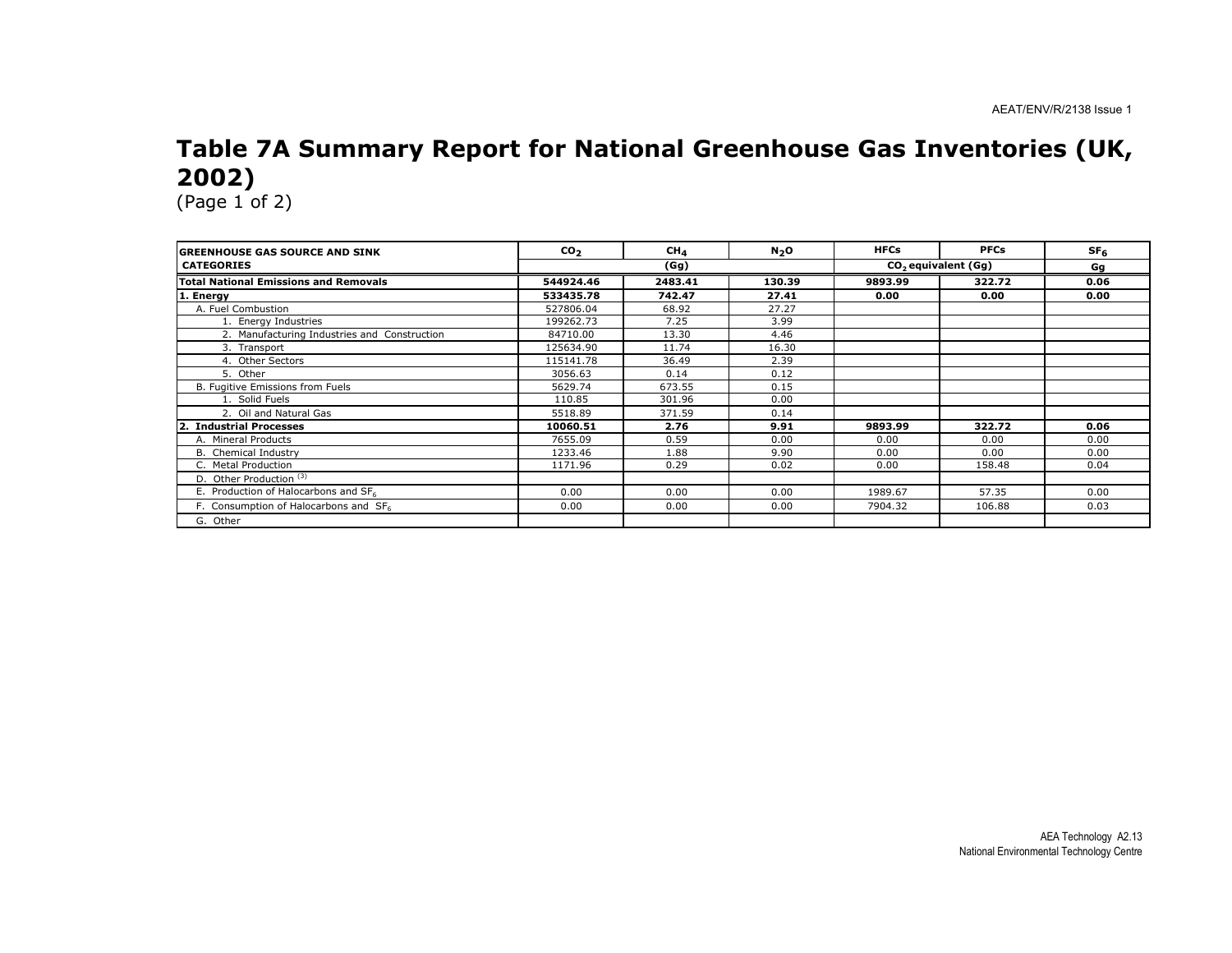# Table 7A Summary Report for National Greenhouse Gas Inventories (UK, 2002)

| <b>GREENHOUSE GAS SOURCE AND SINK</b>      | CO <sub>2</sub> | CH <sub>4</sub> | N <sub>2</sub> O | <b>HFCs</b> | <b>PFCs</b>                     | SF <sub>6</sub> |
|--------------------------------------------|-----------------|-----------------|------------------|-------------|---------------------------------|-----------------|
| <b>CATEGORIES</b>                          |                 | (Gg)            |                  |             | CO <sub>2</sub> equivalent (Gg) | (Gg)            |
| З.<br><b>Solvent and Other Product Use</b> | 0.00            | 0.00            | 0.00             | 0.00        | 0.00                            | 0.00            |
| 4. Agriculture                             | 0.00            | 889.36          | 89.01            | 0.00        | 0.00                            | 0.00            |
| A. Enteric Fermentation                    |                 | 765.68          | 0.00             |             |                                 |                 |
| B. Manure Management                       |                 | 123.68          | 4.38             |             |                                 |                 |
| C. Rice Cultivation                        |                 | <b>NO</b>       | <b>NO</b>        |             |                                 |                 |
| D. Agricultural Soils                      |                 | 0.00            | 84.63            |             |                                 |                 |
| E. Prescribed Burning of Savannas          |                 | <b>NO</b>       | <b>NO</b>        |             |                                 |                 |
| F. Field Burning of Agricultural Residues  |                 | 0.00            | 0.00             |             |                                 |                 |
| G. Other                                   |                 | <b>NO</b>       | <b>NO</b>        |             |                                 |                 |
| <b>Land-Use Change and Forestry</b>        | $-1119.83$      | 0.93            | 0.01             | 0.00        | 0.00                            | 0.00            |
| A. Forest Land                             | $-15045.1$      |                 |                  |             |                                 |                 |
| B. Cropland                                | 15314.1         |                 |                  |             |                                 |                 |
| C. Grassland                               | $-7742.0$       | 0.67            | 0.00             |             |                                 |                 |
| D. Wetlands                                | 0.0             |                 |                  |             |                                 |                 |
| E. Settlements                             | 6305.8          | 0.25            | 0.00             |             |                                 |                 |
| F. Other land                              | 0.0             |                 |                  |             |                                 |                 |
| G. Other activities                        | 47.4            |                 |                  |             |                                 |                 |
| 6.<br>Waste                                | 480.78          | 847.89          | 4.05             | 0.00        | 0.00                            | 0.00            |
| A. Solid Waste Disposal on Land            | 0.00            | 810.2           | 0.0              |             |                                 |                 |
| B. Wastewater Handling                     | 0.00            | 37.49           | 3.90             |             |                                 |                 |
| C. Waste Incineration                      | 480.8           | 0.16            | 0.16             |             |                                 |                 |
| D. Other                                   |                 |                 |                  |             |                                 |                 |
| 7. Other (please specify)                  | 2067.22         | 0.00            | 0.00             |             |                                 |                 |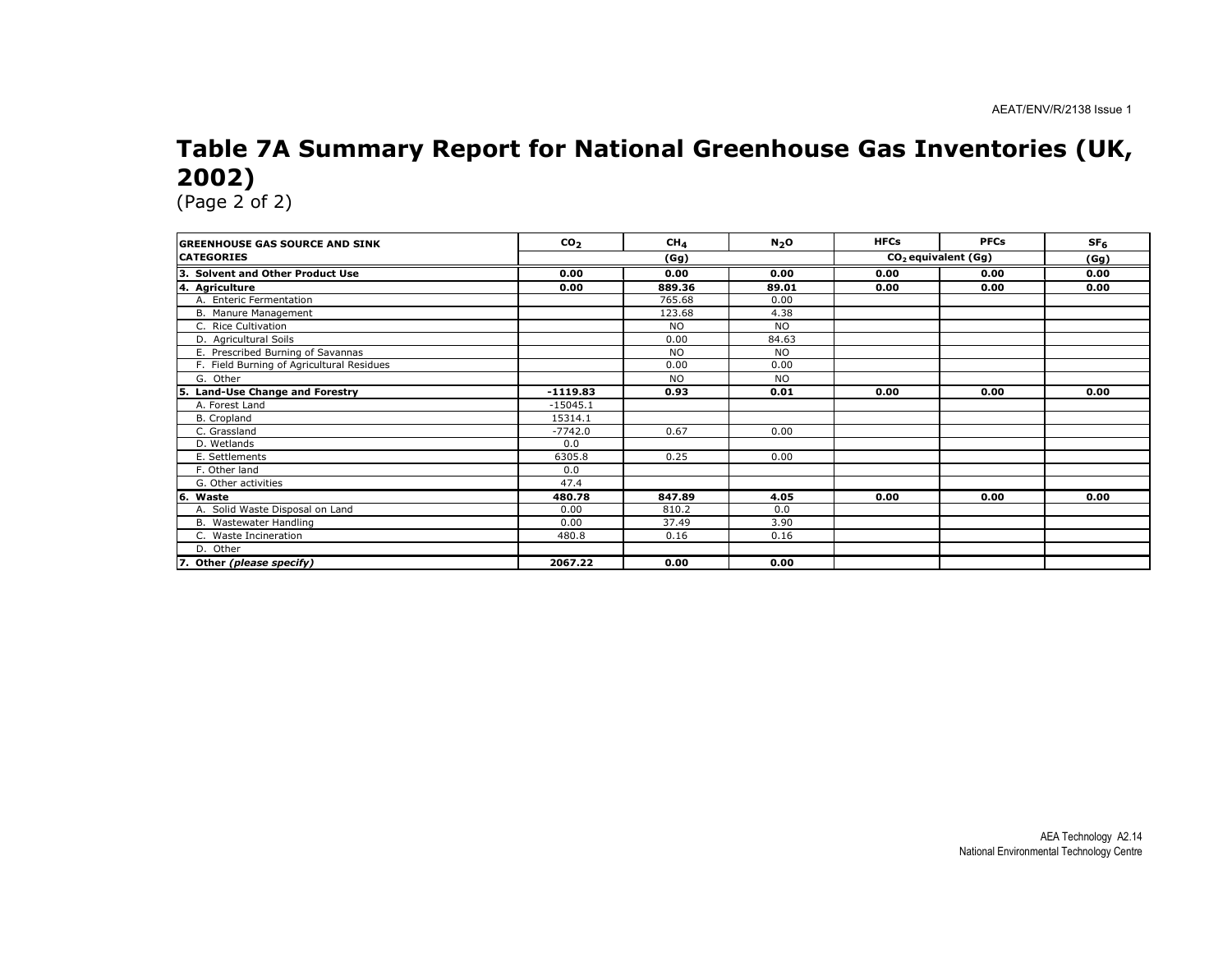# Table 7A Summary Report for National Greenhouse Gas Inventories (UK, 2003)

| <b>GREENHOUSE GAS SOURCE AND SINK</b>        | CO <sub>2</sub> | CH <sub>A</sub> | N <sub>2</sub> O | <b>HFCs</b>                     | <b>PFCs</b> | SF <sub>6</sub> |
|----------------------------------------------|-----------------|-----------------|------------------|---------------------------------|-------------|-----------------|
| <b>CATEGORIES</b>                            |                 | (Gg)            |                  | CO <sub>2</sub> equivalent (Gq) |             | Gg              |
| <b>Total National Emissions and Removals</b> | 556448.86       | 2247.81         | 129.22           | 10187.34                        | 296.81      | 0.06            |
| 1. Energy                                    | 544216.57       | 595.93          | 28.07            | 0.00                            | 0.00        | 0.00            |
| A. Fuel Combustion                           | 538854.14       | 61.08           | 27.94            |                                 |             |                 |
| 1. Energy Industries                         | 207545.92       | 7.18            | 4.23             |                                 |             |                 |
| 2. Manufacturing Industries and Construction | 86150.24        | 13.95           | 4.35             |                                 |             |                 |
| 3. Transport                                 | 127020.36       | 10.51           | 16.98            |                                 |             |                 |
| 4. Other Sectors                             | 115322.50       | 29.32           | 2.28             |                                 |             |                 |
| 5. Other                                     | 2815.12         | 0.12            | 0.11             |                                 |             |                 |
| B. Fugitive Emissions from Fuels             | 5362.43         | 534.85          | 0.13             |                                 |             |                 |
| 1. Solid Fuels                               | 111.87          | 259.87          | 0.00             |                                 |             |                 |
| 2. Oil and Natural Gas                       | 5250.56         | 274.98          | 0.12             |                                 |             |                 |
| <b>Industrial Processes</b>                  | 10864.63        | 2.84            | 10.31            | 10187.34                        | 296.81      | 0.06            |
| A. Mineral Products                          | 7852.11         | 0.62            | 0.00             | 0.00                            | 0.00        | 0.00            |
| B. Chemical Industry                         | 1164.46         | 1.64            | 10.28            | 0.00                            | 0.00        | 0.00            |
| C. Metal Production                          | 1848.06         | 0.59            | 0.02             | 0.00                            | 126.00      | 0.03            |
| D. Other Production <sup>(3)</sup>           |                 |                 |                  |                                 |             |                 |
| E. Production of Halocarbons and SF6         | 0.00            | 0.00            | 0.00             | 1851.90                         | 66.00       | 0.00            |
| F. Consumption of Halocarbons and SF6        | 0.00            | 0.00            | 0.00             | 8335.44                         | 104.81      | 0.03            |
| G. Other                                     |                 |                 |                  |                                 |             |                 |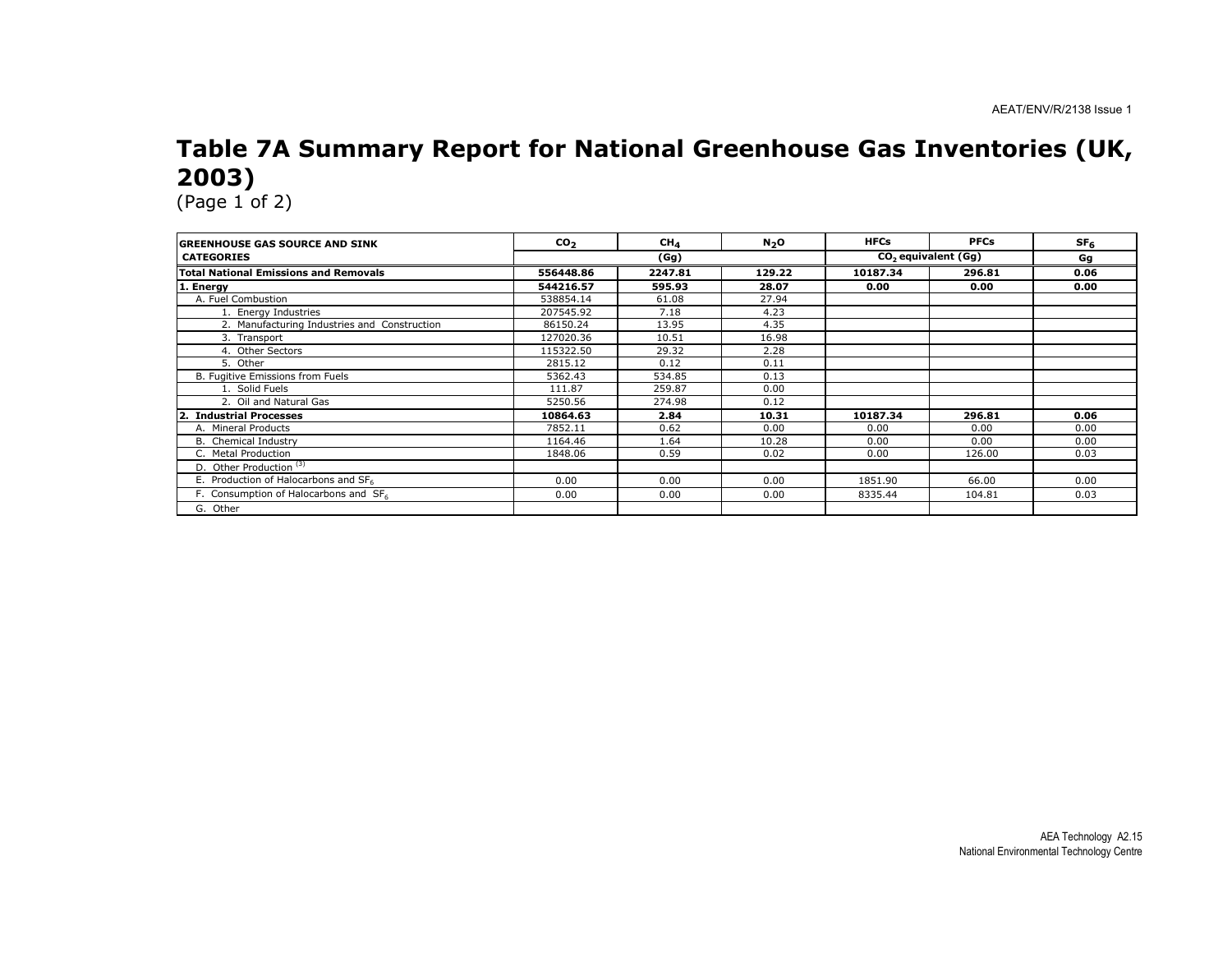# Table 7A Summary Report for National Greenhouse Gas Inventories (UK, 2003)

| <b>GREENHOUSE GAS SOURCE AND SINK</b>      | CO <sub>2</sub> | CH <sub>4</sub> | N <sub>2</sub> O | <b>HFCs</b> | <b>PFCs</b>                     | SF <sub>6</sub> |
|--------------------------------------------|-----------------|-----------------|------------------|-------------|---------------------------------|-----------------|
| <b>CATEGORIES</b>                          |                 | (Gg)            |                  |             | CO <sub>2</sub> equivalent (Gg) | (Gg)            |
| З.<br><b>Solvent and Other Product Use</b> | 0.00            | 0.00            | 0.00             | 0.00        | 0.00                            | 0.00            |
| 4. Agriculture                             | 0.00            | 892.16          | 86.76            | 0.00        | 0.00                            | 0.00            |
| A. Enteric Fermentation                    |                 | 769.09          | 0.00             |             |                                 |                 |
| B. Manure Management                       |                 | 123.07          | 4.28             |             |                                 |                 |
| C. Rice Cultivation                        |                 | <b>NO</b>       | <b>NO</b>        |             |                                 |                 |
| D. Agricultural Soils                      |                 | 0.00            | 82.48            |             |                                 |                 |
| E. Prescribed Burning of Savannas          |                 | <b>NO</b>       | <b>NO</b>        |             |                                 |                 |
| F. Field Burning of Agricultural Residues  |                 | 0.00            | 0.00             |             |                                 |                 |
| G. Other                                   |                 | <b>NO</b>       | <b>NO</b>        |             |                                 |                 |
| <b>Land-Use Change and Forestry</b>        | $-1179.63$      | 0.88            | 0.01             | 0.00        | 0.00                            | 0.00            |
| A. Forest Land                             | $-15645.8$      |                 |                  |             |                                 |                 |
| B. Cropland                                | 15380.2         |                 |                  |             |                                 |                 |
| C. Grassland                               | $-7525.6$       | 0.63            | 0.00             |             |                                 |                 |
| D. Wetlands                                | 0.0             |                 |                  |             |                                 |                 |
| E. Settlements                             | 6274.2          | 0.24            | 0.00             |             |                                 |                 |
| F. Other land                              | 0.0             |                 |                  |             |                                 |                 |
| G. Other activities                        | 337.3           |                 |                  |             |                                 |                 |
| 6.<br>Waste                                | 459.64          | 755.99          | 4.09             | 0.00        | 0.00                            | 0.00            |
| A. Solid Waste Disposal on Land            | 0.00            | 717.9           | 0.0              |             |                                 |                 |
| B. Wastewater Handling                     | 0.00            | 37.89           | 3.93             |             |                                 |                 |
| C. Waste Incineration                      | 459.6           | 0.16            | 0.16             |             |                                 |                 |
| D. Other                                   |                 |                 |                  |             |                                 |                 |
| 7. Other (please specify)                  | 2087.64         | 0.00            | 0.00             |             |                                 |                 |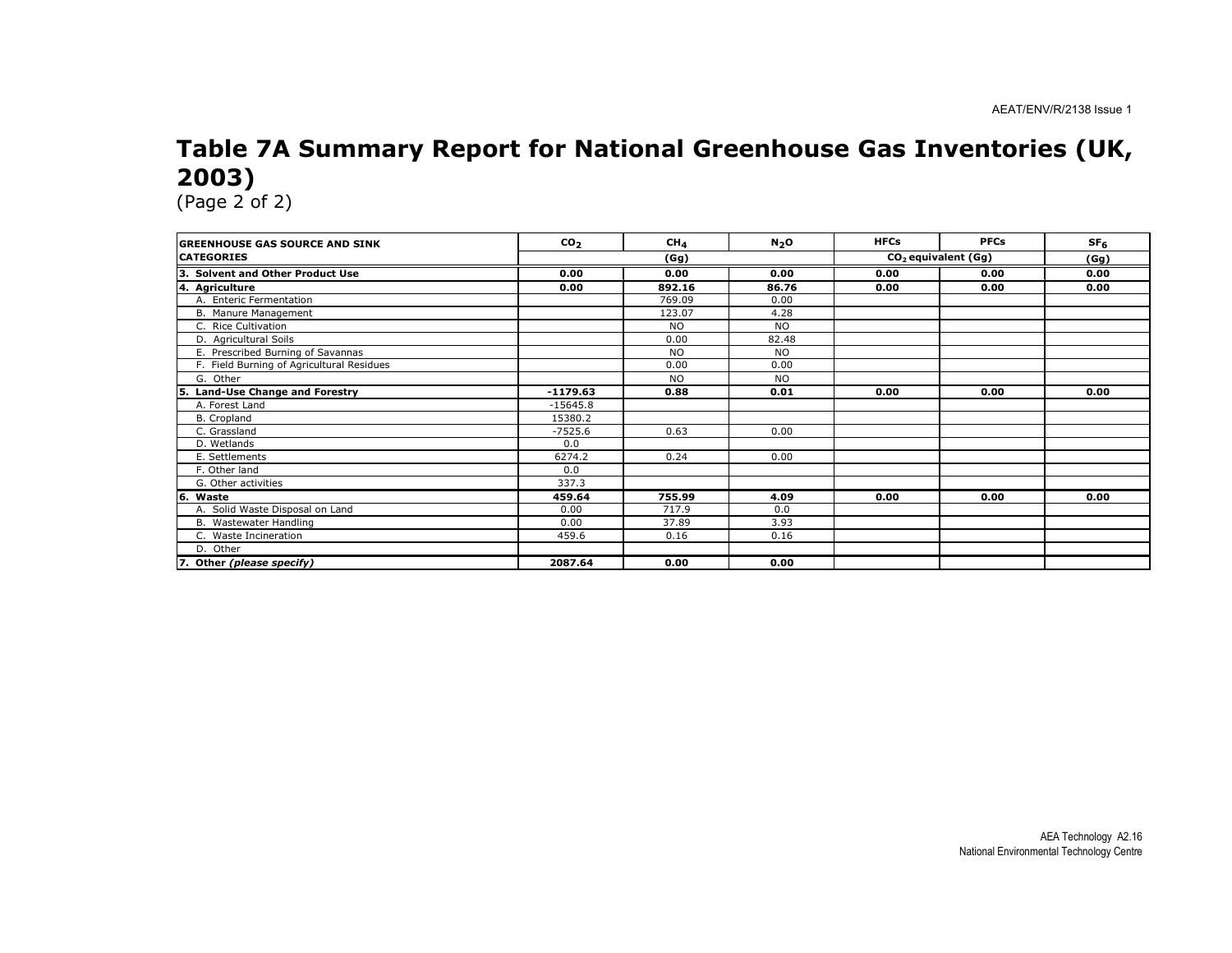## Table 7A Summary Report for National Greenhouse Gas Inventories (UK, 2004)

| <b>GREENHOUSE GAS SOURCE AND SINK</b>             | CO <sub>2</sub> | CH <sub>4</sub> | N <sub>2</sub> O | <b>HFCs</b> | <b>PFCs</b>                     | SF <sub>6</sub> |
|---------------------------------------------------|-----------------|-----------------|------------------|-------------|---------------------------------|-----------------|
| <b>CATEGORIES</b>                                 |                 | (Gg)            |                  |             | CO <sub>2</sub> equivalent (Gq) | Gg              |
| <b>Total National Emissions and Removals</b>      | 559092.21       | 2185.00         | 131.44           | 8857.79     | 352.23                          | 0.05            |
| 1. Energy                                         | 547121.32       | 583.26          | 28.70            | 0.00        | 0.00                            | 0.00            |
| A. Fuel Combustion                                | 541853.28       | 62.30           | 28.57            |             |                                 |                 |
| 1. Energy Industries                              | 207148.67       | 7.44            | 4.12             |             |                                 |                 |
| 2. Manufacturing Industries and Construction      | 87857.30        | 13.62           | 4.47             |             |                                 |                 |
| 3. Transport                                      | 128486.85       | 9.37            | 17.65            |             |                                 |                 |
| 4. Other Sectors                                  | 115457.23       | 31.73           | 2.21             |             |                                 |                 |
| 5. Other                                          | 2903.23         | 0.14            | 0.12             |             |                                 |                 |
| B. Fugitive Emissions from Fuels                  | 5268.04         | 520.96          | 0.13             |             |                                 |                 |
| 1. Solid Fuels                                    | 168.09          | 234.91          | 0.01             |             |                                 |                 |
| 2. Oil and Natural Gas                            | 5099.95         | 286.05          | 0.13             |             |                                 |                 |
| <b>Industrial Processes</b><br>$\mathbf{2}$       | 11367.99        | 2.84            | 13.01            | 8857.79     | 352.23                          | 0.05            |
| A. Mineral Products                               | 7949.92         | 0.61            | 0.00             | 0.00        | 0.00                            | 0.00            |
| B. Chemical Industry                              | 1329.20         | 1.57            | 12.99            | 0.00        | 0.00                            | 0.00            |
| C. Metal Production                               | 2088.87         | 0.66            | 0.03             | 1.18        | 152.36                          | 0.02            |
| D. Other Production <sup>(3)</sup>                |                 |                 |                  |             |                                 |                 |
| E. Production of Halocarbons and SF6              | 0.00            | 0.00            | 0.00             | 283.41      | 106.34                          | 0.00            |
| F. Consumption of Halocarbons and SF <sub>6</sub> | 0.00            | 0.00            | 0.00             | 8573.20     | 93.53                           | 0.03            |
| G. Other                                          |                 |                 |                  |             |                                 |                 |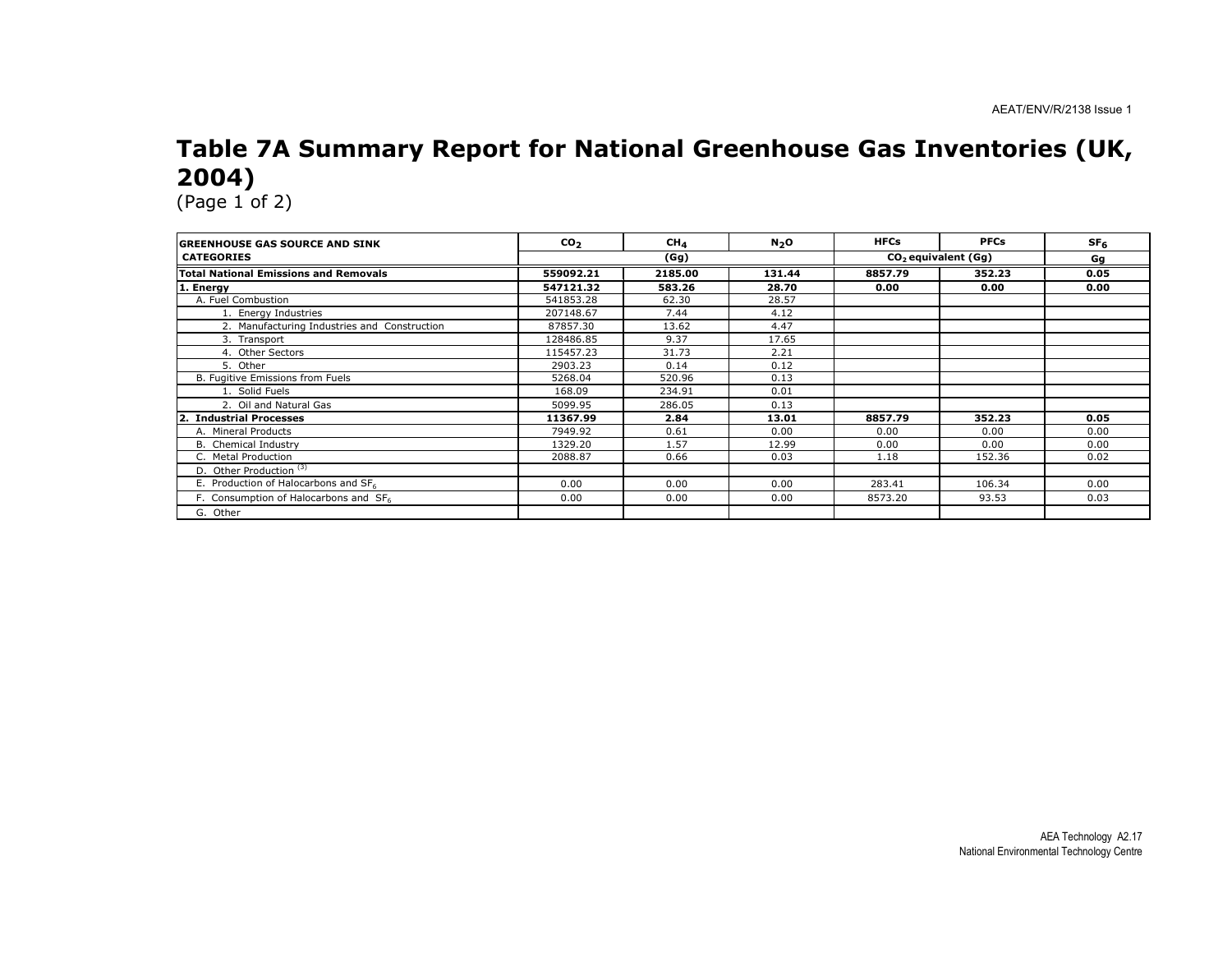# Table 7A Summary Report for National Greenhouse Gas Inventories (UK, 2004)

| <b>IGREENHOUSE GAS SOURCE AND SINK</b>    | CO <sub>2</sub> | CH <sub>4</sub> | N <sub>2</sub> O | <b>HFCs</b> | <b>PFCs</b>                     | SF <sub>6</sub> |
|-------------------------------------------|-----------------|-----------------|------------------|-------------|---------------------------------|-----------------|
| <b>CATEGORIES</b>                         |                 | (Gg)            |                  |             | CO <sub>2</sub> equivalent (Gg) | (Gg)            |
| Solvent and Other Product Use             | 0.00            | 0.00            | 0.00             | 0.00        | 0.00                            | 0.00            |
| 4. Agriculture                            | 0.00            | 893.48          | 85.67            | 0.00        | 0.00                            | 0.00            |
| A. Enteric Fermentation                   |                 | 771.21          | 0.00             |             |                                 |                 |
| B. Manure Management                      |                 | 122.26          | 4.12             |             |                                 |                 |
| C. Rice Cultivation                       |                 | <b>NO</b>       | <b>NO</b>        |             |                                 |                 |
| D. Agricultural Soils                     |                 | 0.00            | 81.55            |             |                                 |                 |
| E. Prescribed Burning of Savannas         |                 | <b>NO</b>       | <b>NO</b>        |             |                                 |                 |
| F. Field Burning of Agricultural Residues |                 | 0.00            | 0.00             |             |                                 |                 |
| G. Other                                  |                 | <b>NO</b>       | <b>NO</b>        |             |                                 |                 |
| <b>Land-Use Change and Forestry</b>       | $-1941.56$      | 0.80            | 0.01             | 0.00        | 0.00                            | 0.00            |
| A. Forest Land                            | $-16302.0$      |                 |                  |             |                                 |                 |
| B. Cropland                               | 15329.1         |                 |                  |             |                                 |                 |
| C. Grassland                              | $-7835.5$       | 0.57            | 0.00             |             |                                 |                 |
| D. Wetlands                               | 0.0             |                 |                  |             |                                 |                 |
| E. Settlements                            | 6248.0          | 0.23            | 0.00             |             |                                 |                 |
| F. Other land                             | 0.0             |                 |                  |             |                                 |                 |
| G. Other activities                       | 618.8           |                 |                  |             |                                 |                 |
| 66.<br>Waste                              | 451.74          | 704.62          | 4.05             | 0.00        | 0.00                            | 0.00            |
| A. Solid Waste Disposal on Land           | 0.00            | 666.7           | 0.0              |             |                                 |                 |
| B. Wastewater Handling                    | 0.00            | 37.76           | 3.89             |             |                                 |                 |
| C. Waste Incineration                     | 451.7           | 0.16            | 0.16             |             |                                 |                 |
| D. Other                                  |                 |                 |                  |             |                                 |                 |
| 7. Other (please specify)                 | 2092.72         | 0.00            | 0.00             |             |                                 |                 |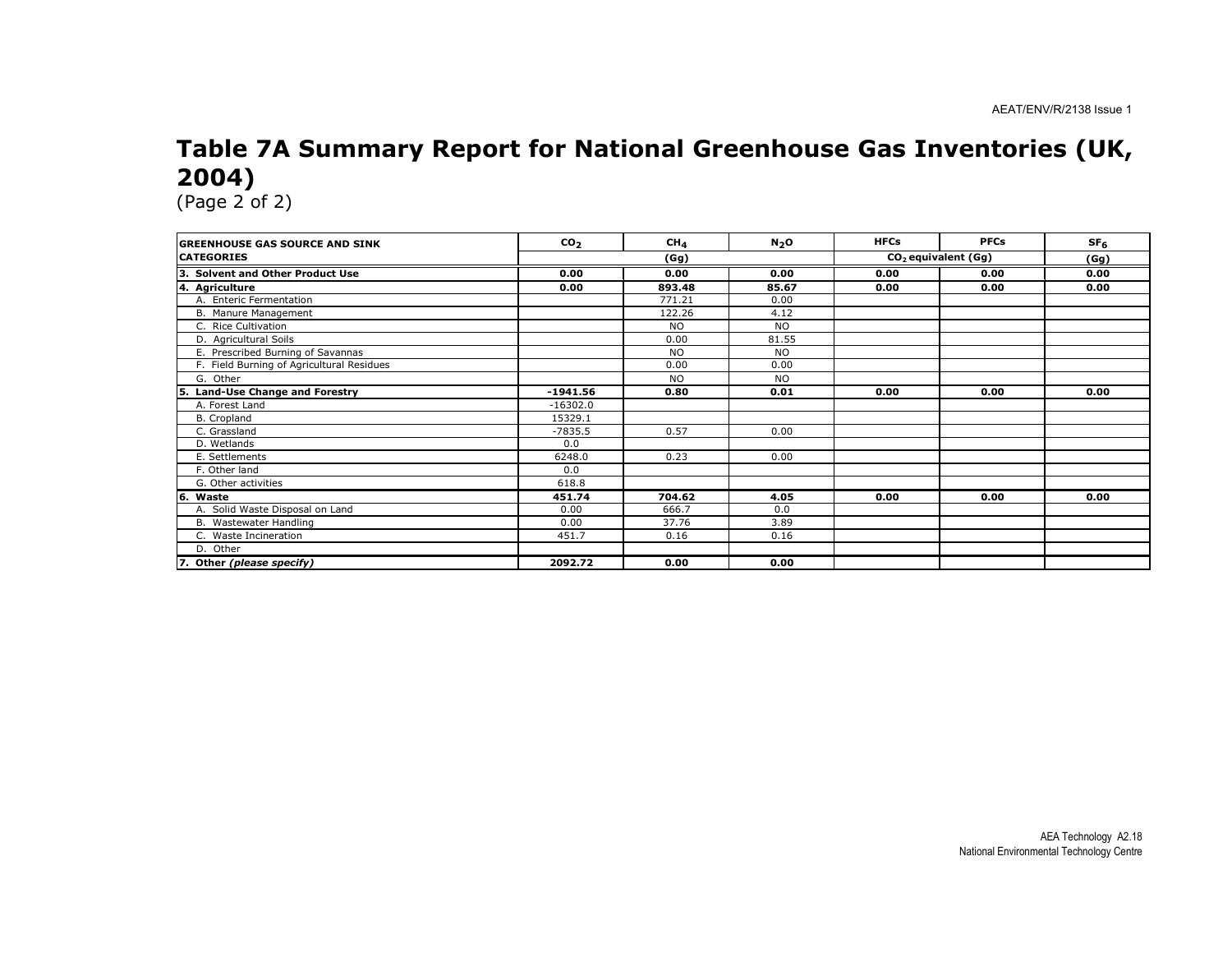| <b>NCFormat</b> | <b>IPCC Sector</b> | IPCC Name                                                                                           |
|-----------------|--------------------|-----------------------------------------------------------------------------------------------------|
| Agriculture     | 1A4c               | 1A4cii<br>1A4ci<br>Agriculture/Forestry/Fishing:Stationary<br>Agriculture/Forestry/Fishing:Off-road |
|                 | 1A4                | 4A1a<br><b>Enteric</b><br>Fermentation<br>_Dairy                                                    |
|                 |                    | 4A1b<br><b>Enteric</b><br>Fermentation_Non-Dairy                                                    |
|                 | 4A10               | 4A10<br>Enteric<br>Fer <u>mentation</u><br>Deer                                                     |
|                 | 4A3                | 4A3<br>Enteric<br>Fermentation<br>Sheep                                                             |
|                 | 4A4                | 4A4<br>Enteric<br>Fermentation<br>Goats                                                             |
|                 | 4A6                | 4A6<br><b>Enteric</b><br>Fermentation<br>Horses                                                     |
|                 | 4A8                | 4A8<br><b>Enteric</b><br>Fermentation<br>Swine                                                      |
|                 | 4B1                | $\frac{4B1a}{2}$<br>Manure<br>Management<br>Dairy                                                   |
|                 |                    | 4181<br>Manure<br>Management_<br>Non-Dairy                                                          |
|                 | 4B11               | 4B11<br><u>Liquid</u><br>Systems                                                                    |
|                 | 4B12               | 4B12<br>Solid_<br>Storage<br>and_<br>Drylot                                                         |
|                 | 4B13               | 4B13<br><u>Other</u>                                                                                |
|                 | 4B3                | 483<br>Manure<br>Management<br>Sheep                                                                |
|                 | 4B4                | 4B4<br>Manure<br>Management<br>Goats_                                                               |
|                 | 4B6                | 4B6<br>Manure<br>Management_<br>Horses                                                              |
|                 | 4B8                | 4B8<br>Manure<br>Management<br><u>Swine</u>                                                         |
|                 | 4B9                | 68 <sup>1</sup><br>Manure<br>Management_<br>Poultry_                                                |
|                 | 4B9a               | 489a<br>Manure<br>Management_Deer                                                                   |
|                 | dŧ                 | 4Þ<br><u>Agricultural</u><br>Soils                                                                  |
|                 | 4F1                | 4F1<br><u>Field.</u><br><u>Burning of </u><br><u>Agricultural</u><br><u>Residues</u>                |
|                 | 4F5                | 4F5<br>Field_<br><u>Burning of </u><br>Agricultural_Residues                                        |
|                 |                    | <b>Other</b>                                                                                        |
| Business        | 1A2a               | 1A2a<br>Manufacturing_Industry&Construction:I&S                                                     |
|                 | 142f               | 1A2f_<br>Manufacturing_Industry&Construction:Other                                                  |
|                 |                    | 1A2fii <sub>.</sub><br>Manufacturing<br>Industry&Construction:Off-road                              |
|                 | 1A4a               | 1A4a <sub>-</sub><br><u>Commercial/Institutiona</u>                                                 |
|                 | 1A4c               | 1A4c<br><u> Agriculture/Forestry/Fishing:Stationary</u>                                             |
|                 | 2F1                | 2F1<br><u>Refrigeration_and_</u><br>Air_<br>Conditioning_Equipment                                  |
|                 | 2F2                | 2F2<br>Foam_Blowing                                                                                 |
|                 | 2F3                | 2F3<br>高<br>Extinguishers                                                                           |
|                 | 2F5                | 2F5<br>Solvents                                                                                     |
|                 | $8 - 7$            | 2F8<br>Other_<br>(one_<br><u>component_foams)</u>                                                   |
|                 |                    | 2F8<br><b>Other</b><br>(semiconductors electrical sporting goods)                                   |
|                 |                    | ↘<br><u>Other</u>                                                                                   |

# Table A2.6 Details of IPCC Sectors Included in the NC Categories Table A2.6 Details of IPCC Sectors Included in the NC Categories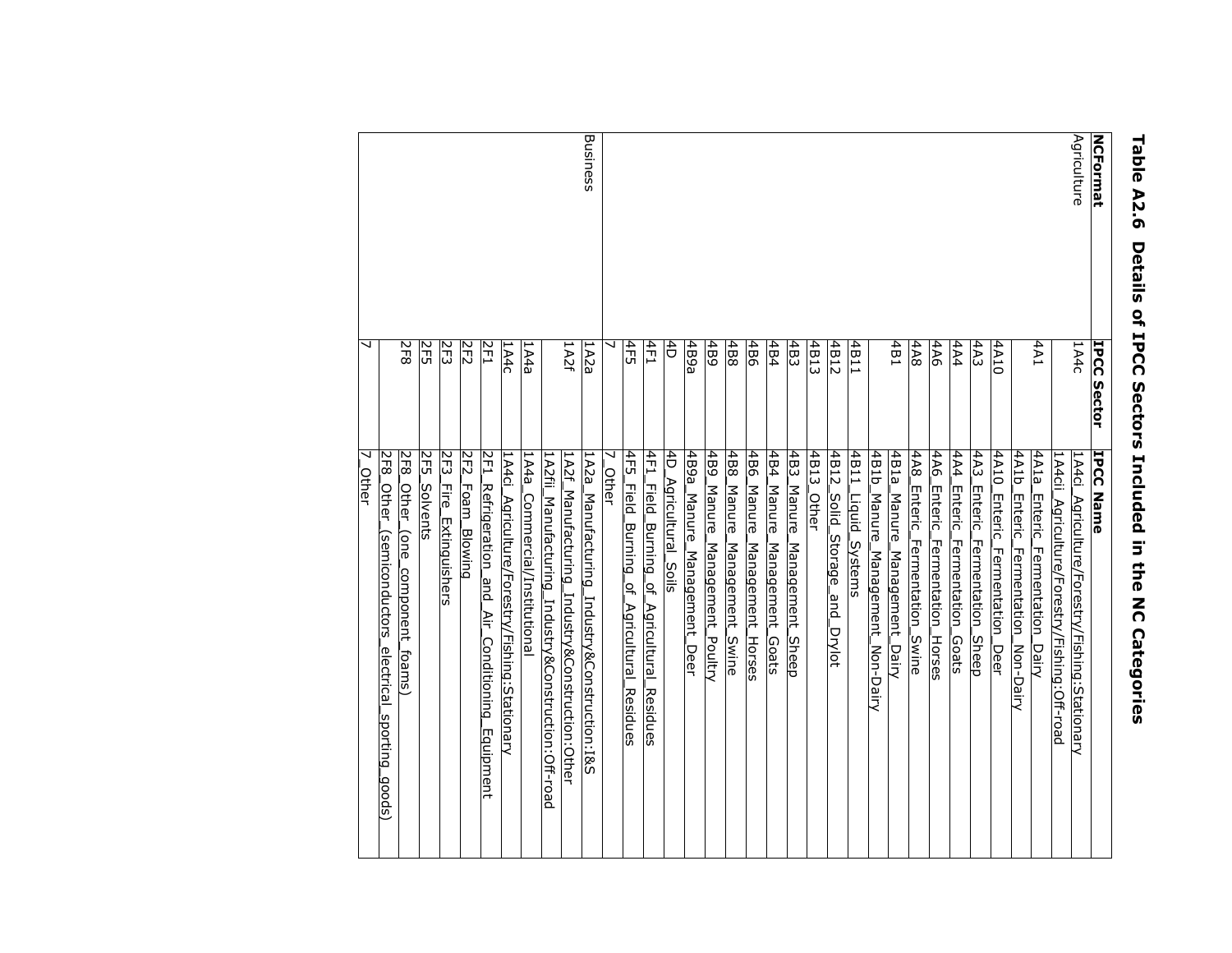| <b>NCFormat</b>           | <b>IPCC Sector</b>                   | <b>IPCC Name</b>                                                                              |
|---------------------------|--------------------------------------|-----------------------------------------------------------------------------------------------|
| Energy Supply             | 1A1a                                 | 1A1a<br>Public_Electricity&Heat_Production                                                    |
|                           | 1A1b                                 | TATD<br>Petroleum Refining                                                                    |
|                           | 1A1c                                 | <u> 1A1ci</u><br><u>Manufacture</u><br>'ءِ<br><b>Solid</b><br>Fuels-coke                      |
|                           |                                      | 1A1cii<br>Other_Energy_Industries                                                             |
|                           | 1B1a                                 | 1B1ai<br><u>Post-Mining_Activities</u>                                                        |
|                           |                                      | 1B1ai<br><u>Underground</u> Mines                                                             |
|                           |                                      | 1B1aii<br>Surface_Mines                                                                       |
|                           | 1B1b                                 | 1B1b_<br>Solid Fuel Transformation                                                            |
|                           | 1B2a                                 | 1B2ai<br>Oil_Exploration                                                                      |
|                           |                                      | 182aii_<br>Oil Production                                                                     |
|                           |                                      | B2aiii<br>.Oil_Transport                                                                      |
|                           |                                      | 1B2aiv<br>Refining/Storage                                                                    |
|                           | <b>LB2b</b>                          | <u>1B2bii</u><br><u>Transmission/Distribution</u>                                             |
|                           | IB2c<br><b>Flaring</b>               | 1B2ciii<br><b>Flaring</b>                                                                     |
|                           | 1B2c<br>Venting                      | 1B2ciii<br><u>Venting</u>                                                                     |
|                           | 2A3                                  | 2A3<br>Limestone<br>∣∞<br>Dolomite_Use                                                        |
| Industrial Process        | 1A2a                                 | 1A2a_<br>Manufacturing_Industry&Construction:I&S                                              |
|                           | 1B1D                                 | 181b<br>Solid_<br>Fuel<br>Transformation                                                      |
|                           | 2A1                                  | 2A1<br><b>Cement_Production</b>                                                               |
|                           | 2A2                                  | 2A2<br>Lime Production                                                                        |
|                           | 2A3                                  | 2A3 <sub>-</sub><br>Limestone<br>$\underline{8}$ Dolomite<br>use                              |
|                           | 2A4                                  | 2A4<br>Soda_Ash_Production<br>⊗<br>Use                                                        |
|                           | 2A7                                  | 2A7<br>(Fletton_Bricks)                                                                       |
|                           | 2B1                                  | 2B1<br><u>Ammonia Production</u>                                                              |
|                           | 282                                  | 282<br><b>Nitric</b><br>Acid Production                                                       |
|                           | 2B3                                  | 2B3<br>Adipic_Acid_Production                                                                 |
|                           | 2B5                                  | 2B5<br>Chemical Industry Other                                                                |
|                           | ΣC1                                  | 2C1<br><b>Iron&amp;Stee</b>                                                                   |
|                           | 203                                  | 2C3<br>Aluminium Production                                                                   |
|                           | 2C4                                  | 2C4<br>Cover_gas_<br><u>_used_in_Al_and</u><br>$\mathbb{N}_2$<br>foundries                    |
|                           | 2E1                                  | 2E1.<br>Production<br>ٍہ<br>"<br>Halocarbons<br>and_<br>La<br>Sulphur_<br><u>Hexafluoride</u> |
|                           | ZEZ                                  | 2E2<br>Production.<br>_of_Halocarbons<br>and_<br>Sulphur_<br><u>Hexafluoride</u>              |
|                           |                                      | 3_Solvent_and_Other_Product_Use                                                               |
| Land Use Change: Emission | 5B2                                  | 5B2<br>Deforestation                                                                          |
|                           | 5C2                                  | 205<br>Abandonment of Managed<br>Lands                                                        |
|                           | 5D_<br><u>(Emission)</u>             | 5D.<br>.CO2.<br><b>Emissions</b> From<br>Soils                                                |
|                           | 임<br><u>(Emission)</u>               | SE_Other_Land_Use_Change<br><b>Emissions</b>                                                  |
| Land Use Change: Removal  | 5A2_(Harvested 5A2_Changes_<br>Wood) | s<br>(Harvested_Wood)<br>in_Forest_and_<br>Other.<br>Woody_Biomass<br>Stock                   |
|                           |                                      | 5A2_(Temperat  5A2_Changes_in_Forest_and_Other_Woody_Biomass.<br>Stock                        |
|                           | ₾                                    | n<br>(Temperate<br>Forests)                                                                   |
|                           | ğ<br>(Removal)                       | 5D.<br>$\overline{C}$<br>Removals From<br>Soils                                               |
|                           | ξ<br><u>(Removal)</u>                | n<br>EE<br><u>Other_Land_Use</u><br>Change_Removals                                           |
| <b>Public</b>             | 1A4a                                 | 1A4a_Commercial/Institutional                                                                 |